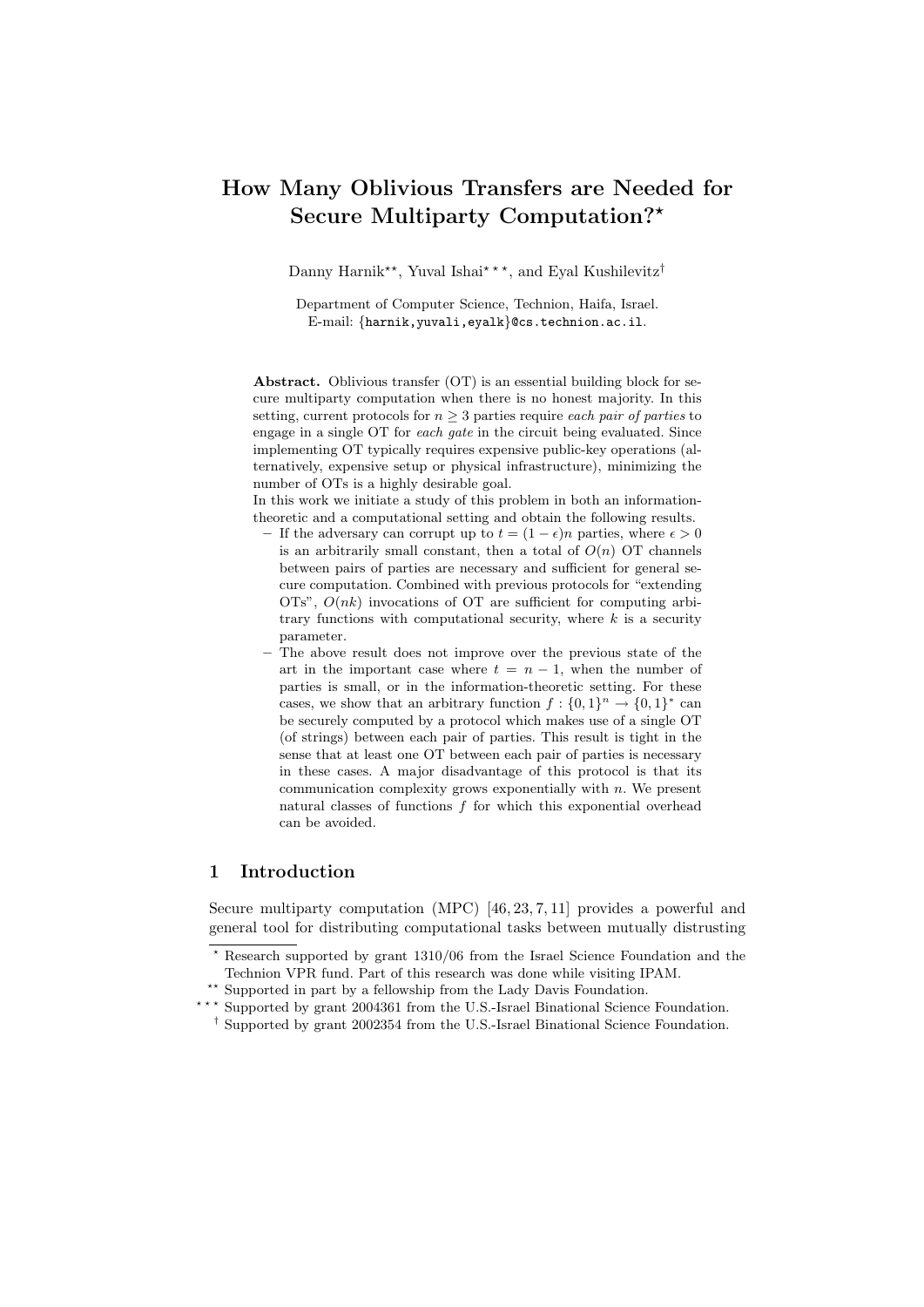parties without compromising the privacy of their inputs. We consider the problem of secure computation in the case where a majority of the parties can be corrupted. In this case, secure computation of nontrivial functions implies the existence of *oblivious transfer* (OT)  $[44, 40, 17]$  — a secure two-party protocol which allows a receiver to select one of two strings held by a sender and learn this string (but not the other) without revealing its selection. Moreover, OT can be used as a building block for general MPC protocols that tolerate an arbitrary number of corrupted parties [47, 24, 22, 33, 21]. These protocols involve a large number of OT invocations which typically constitute their efficiency bottleneck. Indeed, standard implementations of OT require expensive public-key operations, whereas alternative "information-theoretic" implementations of OT require either a trusted setup [3] or physical infrastructure [13] and may be viewed as being at least as expensive. Thus, minimizing the number of OTs in MPC protocols is a highly desirable goal.

How many OTs are needed to secure the world? In a world consisting of just two parties, this question was essentially answered by Beaver [4] (see also [31]). In a pure information-theoretic setting, ignoring computational efficiency issues, computing a two-argument function whose shorter input has length  $\ell$  generally requires  $\Theta(\ell)$  OTs. (Some specific functions require fewer OTs; see [15, 5] for a more refined study of the "OT complexity" of information-theoretic secure two-party computation.) Quite remarkably, it is possible to do much better if computational security is required. Assuming the existence of one-way functions, a "seed" of  $k$  OTs, where  $k$  is a security parameter, can be used for implementing an arbitrary polynomial number of  $\text{OTs}.<sup>1</sup>$  This implies that  $k$  OTs are sufficient for secure two-party computation of arbitrary functions, even ones whose input length is much bigger than  $k$ .

Given Beaver's result, it is natural to expect that  $k$  OTs would be sufficient for computationally secure MPC protocols involving an arbitrary number of parties. Unfortunately, known protocols are very far from achieving this goal. Beaver's OT extension technique crucially relies on the fact that the number of OTs required by Yao's two-party protocol [46] is equal to the length of the shorter input. No similar protocols are known for  $n \geq 3$  parties. To make things worse, the number of OT invocations in current protocols (e.g., [22, 21]) does not only depend on the length of the inputs but also on the complexity of the function  $f$  being computed. Specifically, these protocols require each pair of parties to invoke an OT protocol for each gate of a circuit computing  $f^2$ . In the computational setting it is possible to apply Beaver's OT extension protocol between each pair of parties, requiring only k OTs for each of the  $\binom{n}{2}$  pairs. Thus, the state of the art prior to the current work can be summarized as follows:

<sup>&</sup>lt;sup>1</sup> In contrast, it is not known how to implement even a single OT using a one-way function alone, and the possibility of a black-box construction of this type was ruled out by Impagliazzo and Rudich [30].

<sup>2</sup> Some MPC protocols do not rely on OT but rather on other "public-key" primitives such as threshold homomorphic encryption [19]; however, in these protocols too the number of public-key operations grows linearly with the circuit size of f.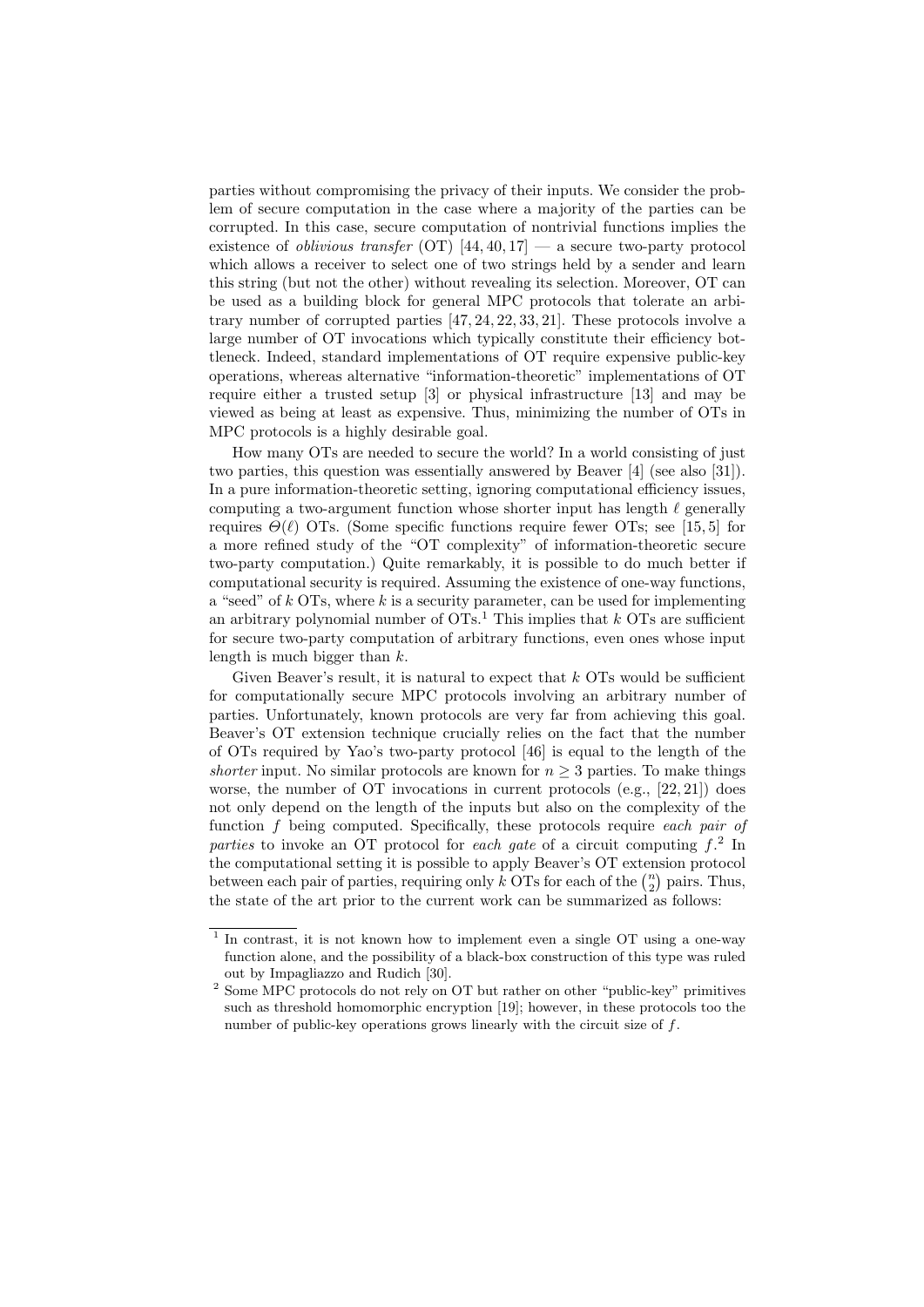- $-$  In the information-theoretic setting, the number of OTs needed by n parties to compute a circuit of size s is  $O(n^2s)$ .
- In the computational setting (assuming one-way functions exist) the total number of OTs is  $O(n^2k)$ .

The above state of affairs leaves much to be desired and gives rise to several natural questions: Can one reduce the quadratic dependence on the number of parties while maintaining security against a dishonest majority? Can the dependence on the circuit size in the information-theoretic case and the dependence on the security parameter in the computational case be eliminated?

#### 1.1 Our Contribution

We answer the above questions affirmatively, obtaining several upper and lower bounds on the OT complexity of both information-theoretic and computationally secure MPC with no honest majority. Before describing our results, we outline (and justify) some essential details of our model.

**Model.** We consider a network of n parties that are connected via a synchronous network of secure point-to-point channels (secure channels are necessary in the information-theoretic setting, and can be cheaply implemented in a computational setting via the use of a hybrid encryption). The parties wish to compute a function  $f$ , which by default is a polynomial-time computable function taking one input bit from each party and returning an output of an arbitrary length (our results can be generalized to the case where each party has an  $\ell$ -bit input – see below). Our goal is to design an OT-efficient protocol which securely computes f in the presence of a semi-honest (aka "honest-but-curious") adversary which may corrupt at most  $t$  parties, where the security threshold  $t$  satisfies  $n/2 < t < n$ . In the computational setting, restricting the attention to security in the semi-honest model is justified by the fact that it is possible to use oneway functions (and no additional OTs) for upgrading security to the malicious model [23, 21]. Finally, we allow each pair of parties to invoke an ideal OT oracle during the execution of the protocol and count the number of invocations of this oracle. (This model is also referred to as the "OT-hybrid" model.) Using a suitable composition theorem [10, 21], each call to the OT oracle can be substituted with an actual secure OT protocol. It is important to stress that our basic OT primitive is string OT; that is, the sender's strings are of arbitrary length (yet this length counts towards the communication complexity of our protocols). This is justified by the fact that OT of long strings can be easily reduced to a single invocation of  $\overline{OT}$  of short keys of length k by using symmetric encryption and no public-key operations. Furthermore, most efficient implementations of OT (cf. [38]) directly realize OT of  $k$ -bit strings rather than bits.

In the above model, we obtain the following main results.

Number of OT channels. We start by examining the required number of "OT channels" between pairs of parties, that is, the number of distinct pairs that should jointly invoke the OT primitive. We show that if the adversary can corrupt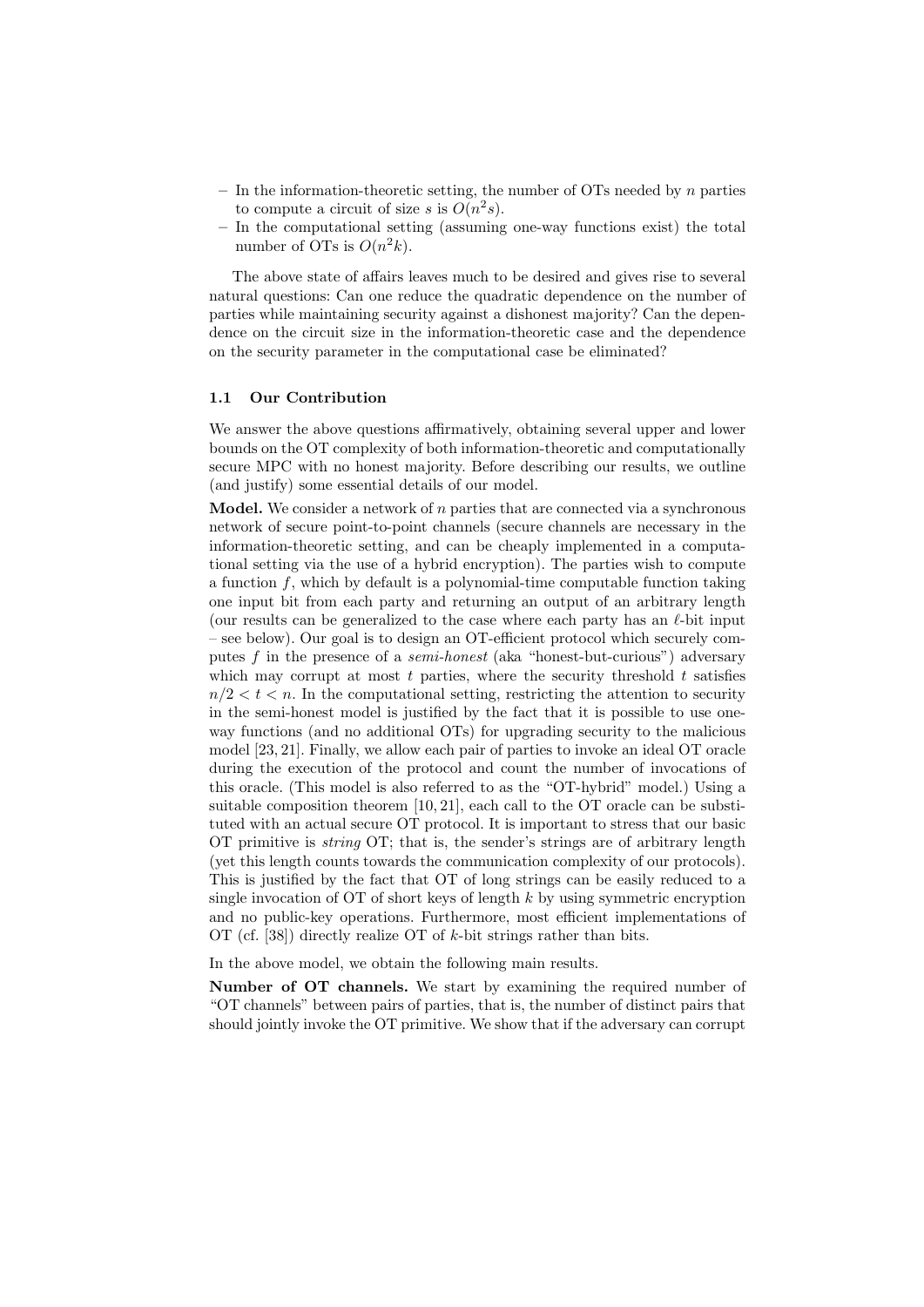up to  $t = (1 - \epsilon)n$  parties, where  $\epsilon > 0$  is an arbitrarily small constant, then a total of  $O(n)$  OT channels between pairs of parties are sufficient and necessary for general MPC. This is a quadratic improvement over previous protocols, which require OTs between each pair of parties. The  $O(n)$  upper bound relies on a technique of Bracha [9] for distributing computations among several committees, a technique for combining oblivious transfers [27], and explicit constructions of dispersers [25, 42, 26]. Using OT extension protocols [4, 31], the  $O(n)$  bound implies that  $O(nk)$  invocations of OT are sufficient for computing arbitrary functions with computational security<sup>3</sup> when  $t = (1 - \epsilon)n$ . The lower bound (in a more general form) relies on results from extremal graph theory. We note that the  $\Omega(n)$  lower bound holds also if the OT channels are chosen *dynamically*, namely the identity of the pairs of parties which can invoke the OT oracle can be chosen during the execution of the protocol.

Coping with a bigger security threshold. The above results do not improve over the previous state of the art in the important case where  $t = n - 1$ , when the number of parties is small, or in the information-theoretic setting. For these cases, we show that an arbitrary function  $f: \{0,1\}^n \to \{0,1\}^*$  can be securely computed by a protocol which makes use of a single OT between each pair of parties. We also show that this result is tight, in the sense that when  $t = n - 1$ at least one OT between each pair of parties is necessary. At a high level, the protocol proceeds by  $n - 1$  iterations, where in the end of the *i*-th iteration the first  $i+1$  parties hold additive shares of the truth table of  $f(x_1, \ldots, x_i, \cdot, \ldots, \cdot)$ , namely f restricted by the inputs of the first  $i$  parties. A major disadvantage of this protocol is that its communication complexity grows exponentially with  $n$ . We present natural classes of functions  $f$  for which this exponential overhead can be avoided. These include sparse polynomials, decision trees, deterministic and nondeterministic finite automata, and CNF and DNF formulas, which capture useful secure computation tasks (cf. [2]). Some of these efficient protocols rely on expander-based constructions of extractors for bit-fixing sources [32].

In the case where each party holds an  $\ell$ -bit input (rather than a 1-bit input) the above upper and lower bounds on the number of OTs grow by a factor of  $\ell$ , whereas the bounds on the number of OT channels remain unchanged.

# 2 Preliminaries

Throughout the paper we use the following notation: By  $P_1, \ldots, P_n$  we denote the  $n$  parties, the security threshold  $t$  is the maximal number of parties that the adversary can corrupt, and  $k$  stands for a security parameter when considering computational or statistical security. When an  $n$ -party function  $f$  has a single output, we assume by default that the output is given to the first party  $P_1$ .

<sup>3</sup> This protocol inherits the security and assumptions of the underlying OT extension protocol. In particular, the protocol of [4] can be based on one-way functions but is only proved to be secure against non-adaptive adversaries, whereas the protocol of [31] in the random oracle model can be shown to be adaptively secure.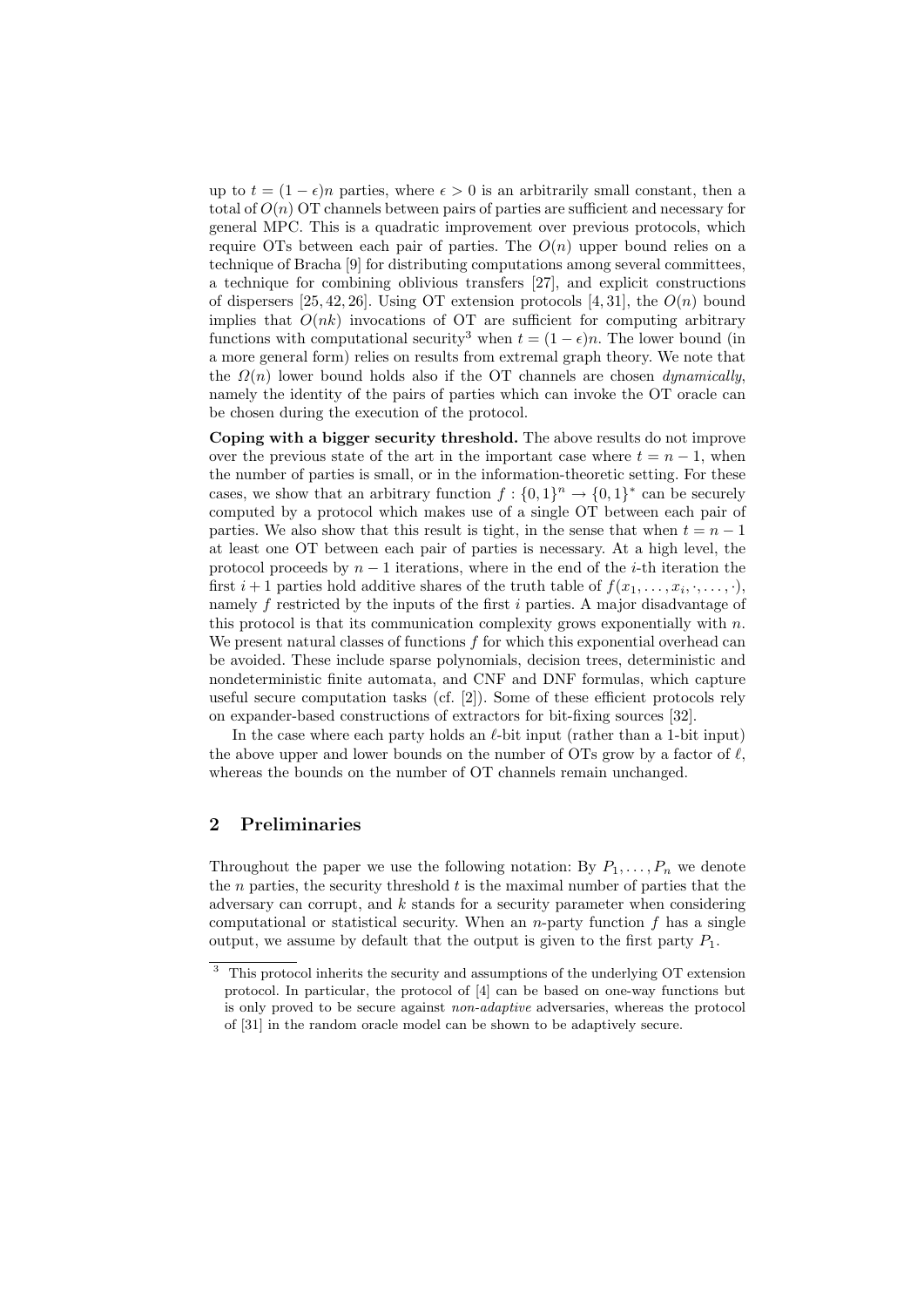Our model for secure multiparty computation follows standard definitions from the literature [10, 21]. The availability of an OT primitive is captured by considering an OT-hybrid model, in which each pair of parties can invoke an ideal OT oracle. By a t-secure protocol for f we refer by default to a protocol which is *perfectly* secure in the *semi-honest* model against an adversary that may adaptively corrupt at most t parties. Perfect security will sometimes be relaxed to statistical or computational security.

## 3 Counting OT Channels: Upper and Lower Bounds

A closely related question to the number of required OT calls is the number of required OT channels in a network. That is, given a network of  $n$  parties, we look at a graph where each node stands for a party and an edge stands for the ability to run an OT between two parties. On each such edge, we assume the ability to execute arbitrarily many OT calls. In addition, there exist private communication channels between every pair of parties. The question is how many OT channels are needed in order to simulate a full network of OTs (a network in which every two parties can execute an OT functionality).

More precisely, define the n party OT function  $f_{OT}$  as a function that takes inputs from two parties (if more than two parties provide inputs then the function outputs an abort symbol). The first party inputs two string  $s_0, s_1$  and the second inputs a bit c. The output  $s_c$  is received by the second party. The question at hand is how many OT channels are required for the network to be able to securely compute the function  $f_{OT}$ .

OT Channels: Static vs. Dynamic. When discussing OT channels, special care needs to be taken when modelling the network. The simpler case is when the network is static, i.e., the OT channels are set in advance and known to the adversary (this case is suitable for an implementation of OTs based on some physical infrastructure). A stronger model (for the honest parties) allows a dynamic network, in which the parties may set the OT channels as part of the protocol (while trying to hide this information from the adversary). Our upper bounds do not take advantage of the dynamic setting and work also in the static setting. We prove our lower bounds initially in the static case and then extend them to the dynamic case.

OT Channels and Counting OTs. Counting OT channels is an interesting question in its own right, and may directly capture the case where OTs are implemented via some physical infrastructure (e.g., noisy point-to-point channels). Moreover, its connection to the number of OT calls needed for secure computation is two fold:

– As means of achieving upper bounds on the number of OT calls in a computational setting. In the two-party computational setting, it is known how to achieve a polynomial number of  $\overline{OT}$  calls at the price of just k calls  $[4, 31]$  (where k is the security parameter). Therefore, if we only need, say,  $O(n)$  OT channels, then we can simulate the whole network at the price of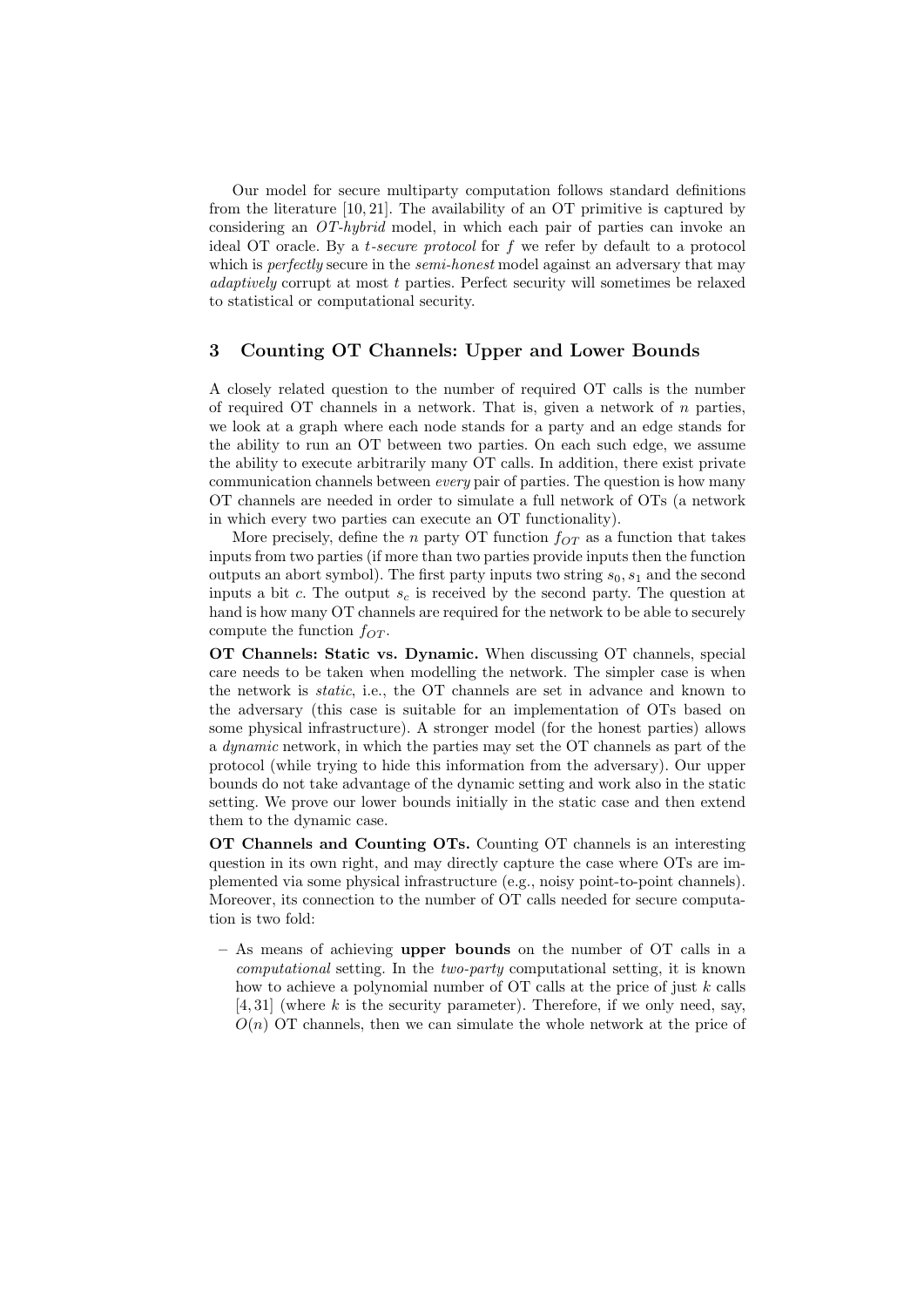$O(nk)$  OT calls, which is better than the trivial upper bound of  $\binom{n}{2}k$  OT calls.

– As a mechanism for proving lower bounds on the number of OT calls (see Theorem 4). Namely, the minimal number of channels needed to securely compute the functionality  $f_{OT}$  is in particular a lower bound on the number of OT calls necessary.

We note that the function  $f_{OT}$  is just a single example of a function for which the lower bounds hold; a similar lower bound holds for any function that is complete for n-party computation, in the sense that it can be used as an oracle for computing arbitrary functions t-securely. A sufficient condition for completeness is that for every pair of inputs, one of the two-party criteria from [34, 6, 28] is met for some restriction of the other inputs.

## 3.1 Upper bounds for  $t = (1 - \delta)n$ : The Committees Method

We turn to the case that  $t = (1-\delta)n$  (we mostly think of  $\delta$  as a constant fraction, but the discussion is not restricted to this case). Consider the following strategy: from the *n* parties choose  $m$  committees, each of size  $d$ , where a party can (and will) participate in several different committees. Assume that each committee has a full network of OT channels between them.

Using each committee we generate a candidate for an OT protocol between party  $A$  and party  $B$  as follows: The sender and receiver additively share their inputs  $(s_0, s_1$  and c respectively) between all committee members. The committee members now run a secure computation protocol that computes a random additive sharing of  $s_c$  between the committee members (this is done using their OT channels and the "GMW protocol" [22]). Now each committee member sends his share of  $s_c$  to the receiver  $B$  who reconstructs the output. This constitutes a secure OT protocol as long as not all of the committee has been corrupted (if all of the committee is corrupted then there is no security at all). In total, for each of the  $m$  committees we have a candidate for an  $\overline{OT}$  protocol, which is secure if not all of the underlying committee is corrupted. It is known how one can combine OT candidates protocols to 1-secure OT protocol as long as a majority of the candidates are secure. This method is called an  $(\lceil \frac{m+1}{2} \rceil, m)$ -robust *combiner* for OT and its existence was pointed out in [27] (and  $\overline{37}$ ) based on amplification techniques from [14, 45].

Our goal is therefore to solve the following combinatorial problem: find a collection of "small" committees such that every adversary, corrupting at most  $t = (1 - \delta)n$  of the parties, covers less than half of the committees. A simple probabilistic argument shows that such collections exist and moreover a random collection whose size depends only on  $\delta$  (and not on n) is a good solution with high probability.

An Explicit Construction. We next give an explicit choice of committees that satisfies the above requirements. Consider a bipartite graph with  $m$  vertices on the left (the committees) and n vertices on the right (the parties). Every committee has d edges connecting it to all the parties it consists of (that is, the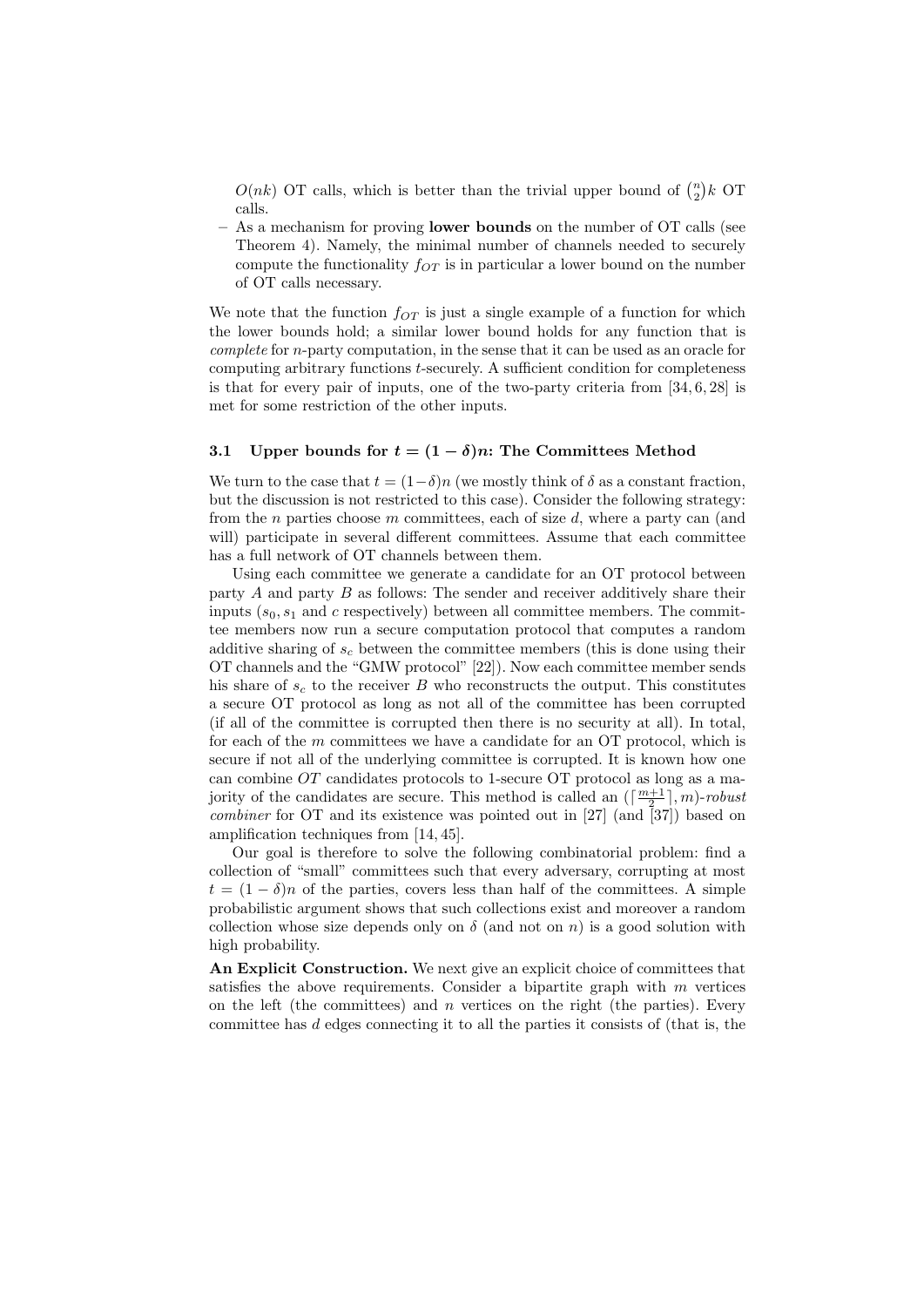graph is d-regular on its left side). The requirement for the committees protocol to be secure is that every set of  $m/2$  vertices on the left are connected to more than  $(1 - \delta)n$  vertices on the right. This is exactly the setting of a *disperser*<sup>4</sup> with very high min-entropy (min-entropy of  $\log(n/2)$  out of the possible  $\log n$ ). There are several explicit constructions that we can use for this task including Goldreich and Wigderson [25], Reingold et al. [42] and Gradwohl et al. [26], all of which have near optimal degree (up to constants with respect to the lower bounds of [41]). Specifically we can work with  $d = \lceil \frac{1}{\delta} \rceil$ , and  $m = n + o(n)$  (or even  $m = n - o(n)$  if using the construction of [26]).

Corollary 1 There exists an explicit construction of a network consisting of  $(n+o(n))$  $\binom{\lceil 1/\delta \rceil}{2}$  OT channels such that the network can t-securely compute for in the presence of an adversary that corrupts up to  $t = (1 - \delta)n$  of the parties. Specifically:

- If  $\delta$  is a constant then the network needs  $O(n)$  OT channels.
- $-$  As long as  $\delta \geq \frac{1}{\sqrt{n}}$ , the construction requires strictly less than the  $\binom{n}{2}$  OT channels of the full network.

The above corollary can be combined with OT extension protocols [4, 31] to yield a  $((1 - \delta)n)$ -secure protocol for an *arbitrary* function f that uses a total of  $O(kn)$  OTs. This protocol inherits the security and assumptions of the underlying OT extension protocol (see Footnote 3).

Related works using committees. The idea of virtually performing tasks by committees has been used in distributed computing and cryptography. Originating in the work of Bracha [9] in the context of Byzantine agreement, committees have been used in the same context by [8, 12], for MPC [29] and for leader election [39, 48, 35]. Committees have recently been used by Fitzi et al. [18] to achieve Perfectly Secure Message Transmission (PSMT) in a partial network of secure channels. It should be noted that while the task of PSMT is reminiscent of our question regarding OT channels, there are inherent differences. For example, our committees protocol (above) can effectively achieve an OT call even between two parties that are isolated in the OT graph (not connected by an OT channel to any other party). In PSMT, on the other hand, there is no chance of achieving secure communication with a node that is not connected by any secure channel.<sup>5</sup>

On non-adaptive adversaries. In the case that the adversary is non-adaptive but the network is dynamic, one can do much better. In fact, only a single good committee is needed. Indeed, a randomly chosen committee of size  $k/\delta$  has probability of  $1-2^{-\Omega(k)}$  of being good. Note, however, that this simple protocol can be trivially broken by an adaptive adversary who first learns the identity of the committee members and then corrupts all of them.

<sup>4</sup> A definition and discussion on dispersers can be found in, e.g. [43].

 $5$  Recall that in our OT channels model we assume a  $full$  network of secure channels to be intact.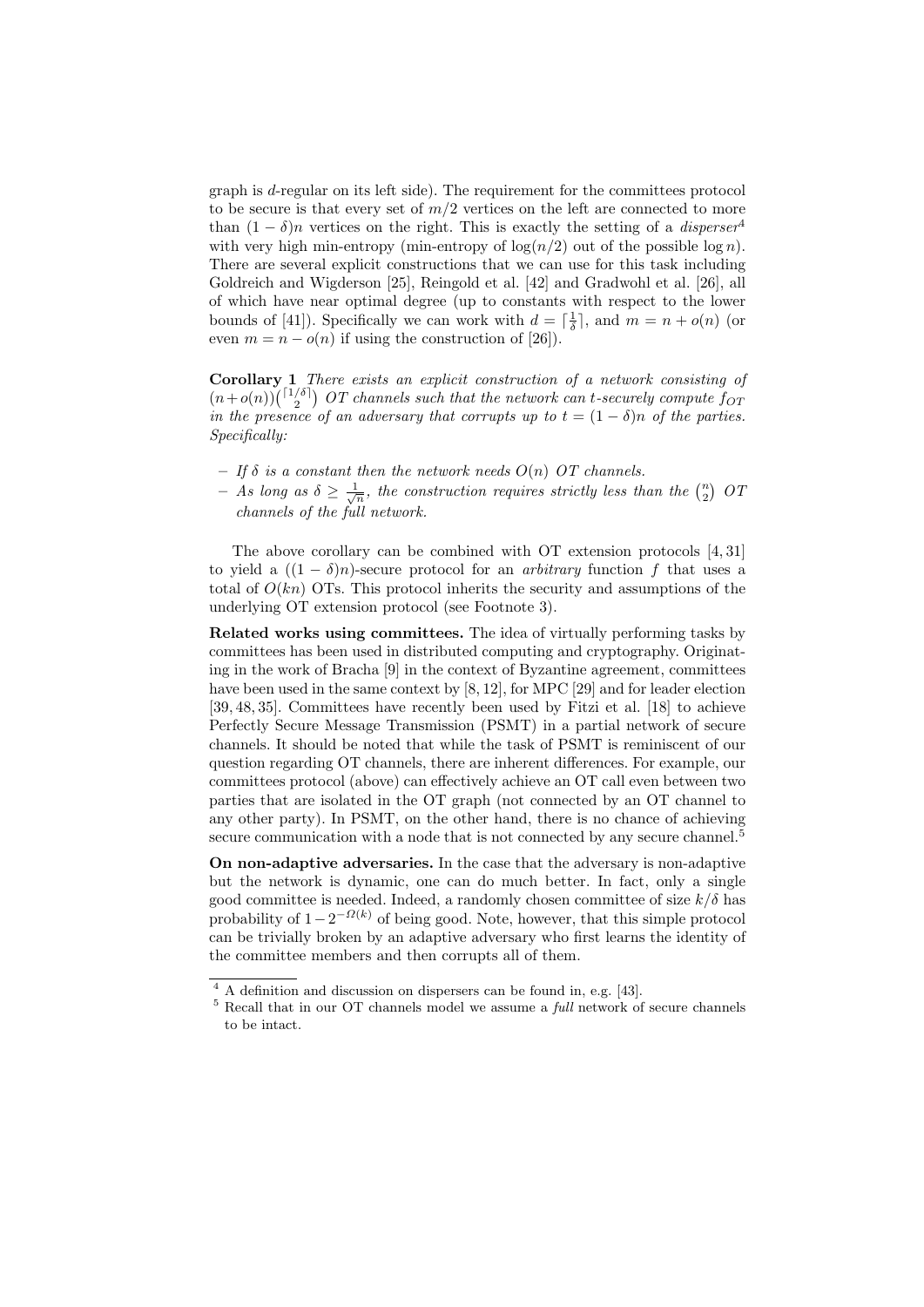#### 3.2 Lower Bounds for  $t = n - 1$ : Full OT Network is Necessary

In this section we look at the strictest security scenario, where the adversary can corrupt all but one of the parties. We show that given an almost full network of OT channels except for one missing channel, it is impossible to complete the network (i.e., securely compute the function  $f_{OT}$ ). As a first step we consider a static network with just 3 parties,  $A, B$  and  $C$ .

**Claim 2** Let  $A, B$  and  $C$  form a network where  $C$  has  $OT$  channels with both A and B, but there is no OT channel between A and B. Then, any 2-secure protocol for  $f_{OT}$  over this partial network can be used (as a black box) to obtain a two-party OT protocol in the plain model.

**Proof:** We transform the given 3-party protocol  $\pi_3$  into a two-party OT protocol  $\pi_2$  in two steps: first we eliminate all invocations of the OT oracle, and then we obtain a two-party protocol by letting one of the parties simulate A and the other simulate B and C. These steps are captured by the following two lemmas.

**Lemma 1.** Any 3-party protocol  $\pi_3$  as in Claim 2 can be used (as a black box) to obtain a protocol  $\pi'_3$  over a network with no OT channels, such that  $\pi'_3$  is secure against an adversary that corrupts either  $\{A, C\}$  or  $\{B, C\}$ .

The protocol  $\pi'_3$  is obtained from  $\pi_3$  by implementing each OT call via the trivial protocol in which  $C$  sends its input to the other OT participant (either  $A$  or  $B$ ). Note that this trivial OT protocol is perfectly secure against an adversary that corrupts either  $\{A, C\}$  or  $\{B, C\}$ , since the input of C is guaranteed to be known to the adversary.

We can now use  $\pi'_3$  to implement OT between A and B in a 3-party network without OT channels. An important observation is that  $C$  has no inputs in this protocol.

**Lemma 2.** Let  $\Pi$  be a protocol between  $A, B, C$  that computes a function for which C has no inputs, and suppose that  $\Pi$  is secure against  $\{A, C\}$  and  $\{B, C\}$ . Then  $\Pi$  is also secure against  $\{A\}$  and  $\{B\}$ .

The lemma follows simply by observing that when C has no input the view of a corrupted A can be simulated using the simulation of  $\{A, C\}$  and likewise for B.

We can now use  $\pi'_3$  to get a two-party OT protocol  $\pi_2$  by letting one party simulate  $A$  and the other party simulate  $B, C$ . Due to Lemma 2 we get that the protocol is secure against corruption of either party and hence constitutes an OT protocol in the plain model between two parties.

We Generalize Claim 2 to hold for a *dynamic* network of n parties (rather than a static 3-party network). The proof appears in the full version.

Claim 3 Any  $(n-1)$ -secure protocol for  $f_{OT}$  over an n-party partial network with at most  $\binom{n}{2} - 1$  OT channels can be used (as a black box) to obtain a two-party OT protocol in the plain model.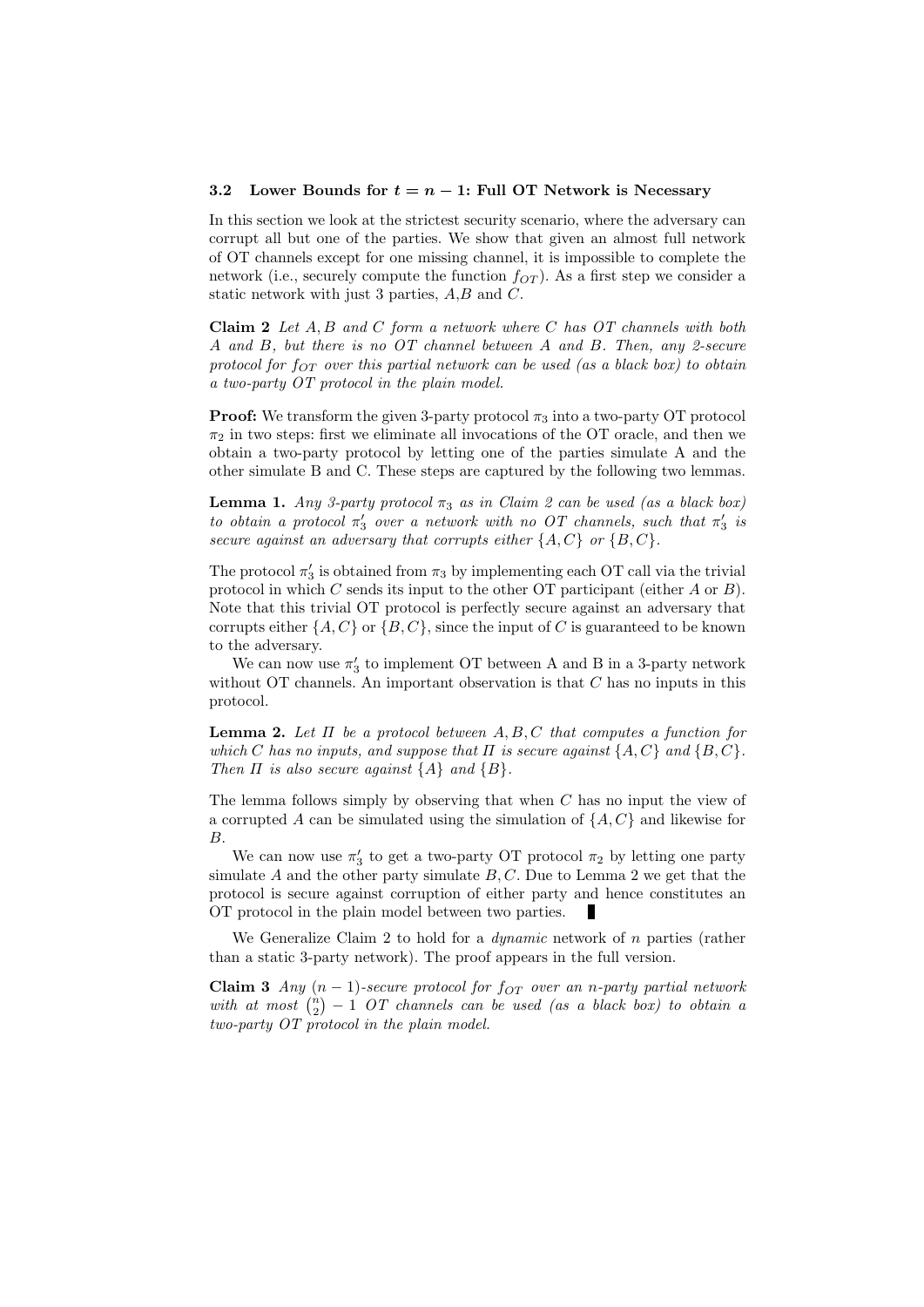As corollaries of the previous lemma, we get the lower bounds that we were seeking for the number of OT invocations:

**Theorem 4.** Any n-party protocol  $\Pi$  that  $(n-1)$ -securely computes  $f_{OT}$  using less than  $\binom{n}{2}$  OT calls can be used (as a black box) to implement a two-party OT protocol in the plain model. In particular, there is no such  $\Pi$  with perfect or statistical security, and its existence with computational security cannot be based on one-way functions in black-box way.

### 3.3 Lower Bounds for Corruption of  $t = n - d$  Parties

We show impossibility results for this case that are based on extremal graph theory and give tight bounds (for different ranges of d). The bounds hold also in the dynamic network model.

**Theorem 5 (Lower bound for general d).** Consider a network of n parties in the presence of an adversary that can corrupt  $t = n - d$  parties.

- 1. Suppose the network (even a dynamic one) has  $o(n^2/d)$  OT channels. Then any  $(n-d)$ -secure protocol for  $f_{OT}$  in this network be used (as a black box) to implement a two-party OT protocol in the plain model.
- 2. Suppose d is a constant and the network (even a dynamic one) has less than  $(1 - c)\binom{n}{2}$  OT channels (for some constant c). Then any  $(n - d)$ -secure protocol for  $f_{OT}$  in this network be used (as a black box) to implement a two-party OT protocol in the plain model.

**Proof:** The two claims follow the same principle. The crux is that unless every two sets of parties of size d be connected in the OT graph, then one can build an OT in the plain model. Suppose that there exist two disconnected sets of size at least d then define each of the groups as  $A$  and  $B$  and the rest of the graph as C. We now reduce this setting to the case of the previous section where we have parties  $A, B$  and  $C$  such that  $A$  and  $B$  are not connected and the adversary may corrupt either  $\{A, C\}$  or  $\{B, C\}$  (since these are sets of size at most  $n - d$ ). By Claim 2, such a setting would allow building a two-party OT protocol in the plain model.

Proving  $(1)$  for the static case. Due to the outline above, we examine graphs where every two sets of size  $d$  must contain at least one edge between them. This means, in particular, that in the graph of non-edges there exists no clique of size 2d. By Turan's Theorem, such a graph can have at most  $(1 - 1/(2d))n^2/2$  nonedges, and hence the OT graph must have at least  $\frac{n^2}{4d}$  $rac{n^2}{4d}$  edges.

Proving  $(2)$ . The above argument is limited since it only considers the fact that the non-edges graph must not contain a clique of size  $2d$ . But actually, the graph cannot even contain a bipartite  $d \times d$  clique which is a stricter constraint. For such a graph there are rather tight results when d is a constant. Namely, for constant d the Erdös-Stone-Simonovits Theorem [16] states that the non-edges graph must have at most  $o(n^2)$  missing edges, which amounts to the OT graph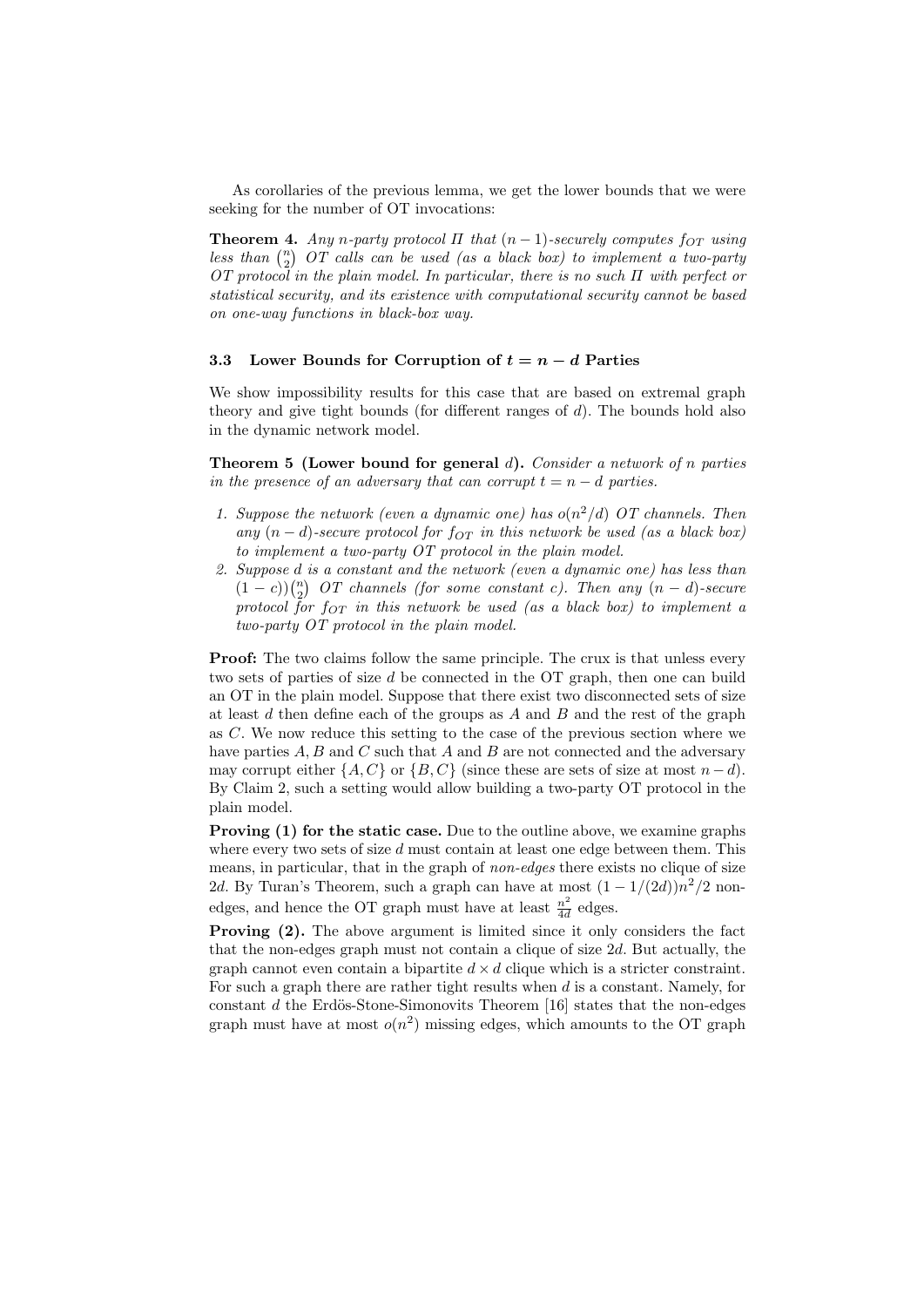containing  $(1 - o(1))\binom{n}{2}$  OT channels. As in Claim 3, even if the layout of OT channels is not known in advance it can simply be guessed. Since the number of missing edges is constant, the probability that a random guess is correct about the eventual network is inverse polynomial, which suffices to extend any static network result (with constant d) to a similar result for dynamic networks.

Sketch of proof of  $(1)$  in the dynamic case. We provide an argument that there must be at least  $\frac{n^2}{2d}$  $\frac{n^2}{2d}$  edges in the graph (when assuming that every two sets of size  $d$  must contain at least one edge between them). This argument provides a slightly better bound than Turan's Theorem (since Turan's theorem discusses anti-cliques rather than bipartite  $d \times d$  anti-cliques) but, more crucially, gives us information that is useful for proving the bound in the dynamic case. Specifically, we get a guarantee that if there are less than  $\frac{n^2}{2d}$  $\frac{n^2}{2d}$  edges in the graph then in every partition of the graph to  $d$  sized sets, at least one of the sets has no neighbor with some other d-sized set (the other set is not necessarily in the partition). This information, gives rise to an efficient procedure that finds (with noticeable probability) sets  $A, B$  and  $C$  where  $A$  and  $B$  are of size  $d$  and have no connecting edges in the dynamically set network. This, in turn, allows to build a two-party OT in the plain model from a secure protocol for  $f_{OT}$  in the dynamic setting. The complete proof appears in the full version.

# 4 Upper Bounds for the case of  $t = n - 1$

### 4.1 The Tables Method

The tables method is a generic secure computation protocol that computes a function by an iterative process on the truth table of the function. The truth table of a function  $f: \{0,1\}^n \to \{0,1\}^m$  is simply a  $2^n m$  bit long string such that the i<sup>th</sup> cell (or entry) contains the value  $f(x)$  where x is the string representing the integer i. Denote the bits of the string x by  $x_1, \ldots, x_n$ . The idea is to use the fact that restricting the value of the variable  $x_1$  to be either 0 or 1 amounts to looking either at the first or at the second half of the table. Denote by  $T<sup>f</sup>$  the truth table of f and by  $T<sup>f</sup>|_b$  the new table when fixing the first input variable  $x_1$  to b, for  $b \in \{0,1\}$ . Thus,  $T<sup>f</sup>|_0$  is simply the first half of the table  $T<sup>f</sup>$  while the second half is  $T^f|_1$ .<sup>6</sup> Similarly, denote the table of f after fixing the j most significant bits of x as  $T^f|_{x_1,\ldots,x_j}$ .

The idea of the protocol is that at the  $j<sup>th</sup>$  iteration the j parties  $P_1, \ldots, P_j$ jointly distribute additive shares of the table  $T^f|_{x_1,\dots,x_j}$  between themselves. At the end of the protocol all parties hold a share of the table  $T^{f}|_{x_1,...,x_n}$  which consists simply of the single value  $f(x)$ . The full protocol TABLES is presented in Figure 1.

 $6$  The first and second halves of a table correspond to fixing of the "most significant" bit,  $x_1$ . For every other  $x_i$ , the fixing of the i<sup>th</sup> bit  $x_i$  amounts to a different partition of the table into two halves.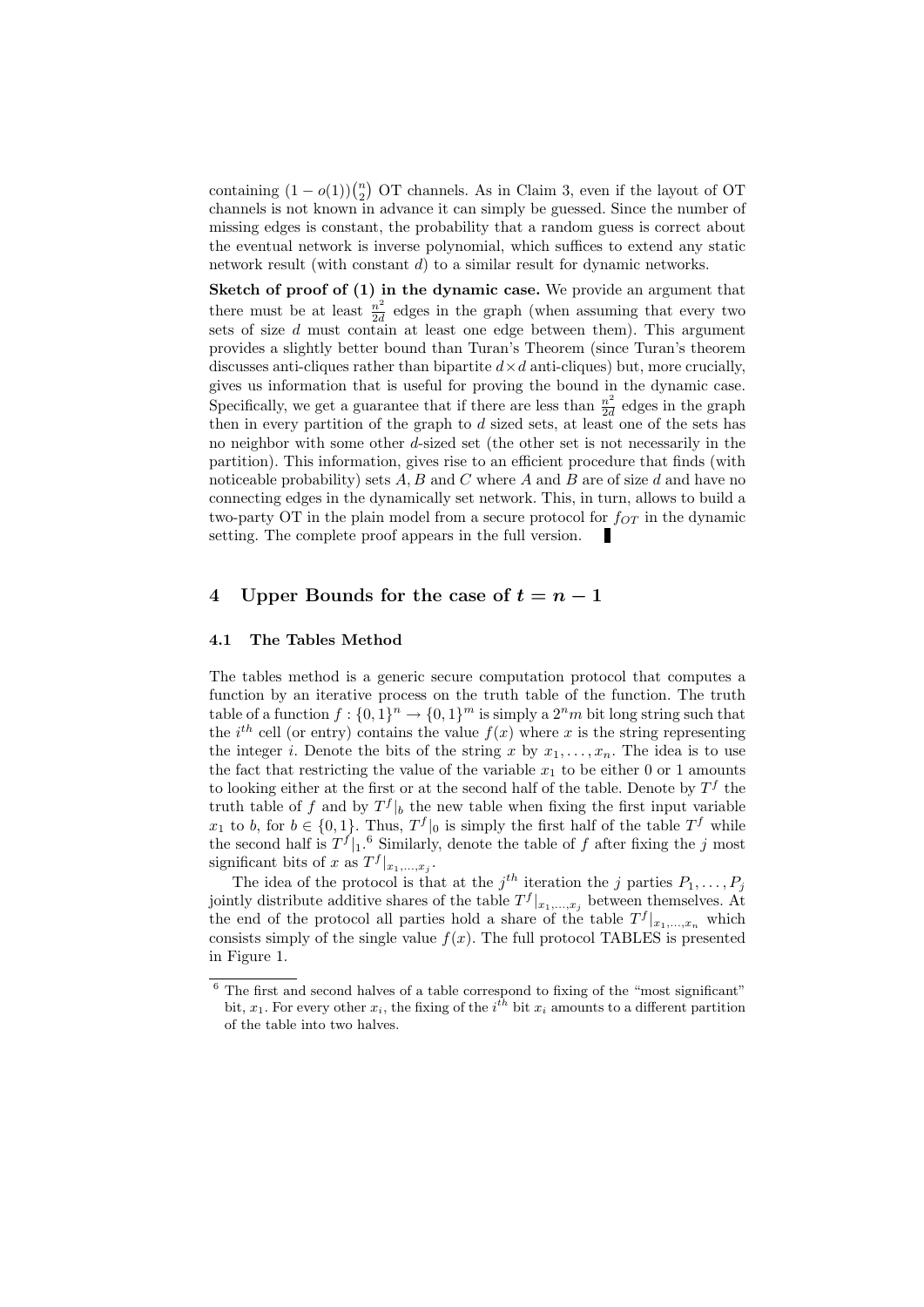**TABLES**  $f(x_1, \ldots, x_n)$ Let  $f: \{0,1\}^n \to \{0,1\}^m$  be a function to be computed by n parties  $P_1, \ldots, P_n$ , each holding a single input bit  $x_1, \ldots, x_n$  respectively. - Initialization stage:  $P_1$  computes  $T^f|_{x_1}$ , i.e. the truth table of f when restricted to his input  $x_1$ . Let  $S_1^1 = T^f|_{x_1}$ . – Iteration stage: The following steps are repeated sequentially for each j ∈ [n − 1]. At the beginning of the j<sup>th</sup> iteration, each of the parties  $P_1, \ldots, P_j$  holds a share  $S_1^j, \ldots, S_j^j$  (respectively) such that  $\bigoplus_{i \in [j]} S_i^j = T^f|_{x_1, \ldots, x_j}$ . At the end of the iteration, the table  $T^f|_{x_1,...,x_{j+1}}$  is shared among the parties  $P_1,...,P_{j+1}$ . 1. For each  $i \in [j]$ , party  $P_i$  chooses a random mask  $R_i \in \{0,1\}^{2^{n-j}m}$  and calculates  $T_i^0 = S_i^j|_0 \oplus R_i$  and  $T_i^1 = S_i^j|_1 \oplus R_i$ . 2.  $P_{j+1}$  runs an OT protocol with every  $P_i$  such that  $i \in [j]$ . They run the protocol  $OT(T_i^0, T_i^1; x_{j+1})$  with  $P_i$  as sender and  $P_{j+1}$  as receiver. 3. For each  $i \in [j]$ , party  $P^i$  sets  $S_i^{j+1} = R_i$  while party  $P_{j+1}$  sets  $S_{j+1}^{j+1} =$  $\bigoplus_{i\in[j]}T_i^{x_{j+1}}.$ 

- Output stage: Each party sends its share  $S_i^n$  to  $P_1$  who outputs  $\bigoplus_{i \in [n]} S_i^n$ .



**Theorem 6.** Protocol TABLES is an  $(n-1)$ -secure protocol for the function f. The protocol involves a single OT call between each pair of players.

A proof of Theorem 6 appears in the full version. Note that the protocol can be easily generalized to handle  $\ell$ -bit inputs rather than single bits. In such a case, each party runs  $\ell$  consecutive iterations, one for each input bit. The number of OTs between each pair of players grows to  $\ell$ .

#### 4.2 Applying the Tables Method

The advantage of the tables method is that it requires exactly one OT call between each pair of parties (overall,  $\binom{n}{2}$ ) OT calls) and presents a plausibility result for  $(n-1)$ -secure computation of any function on n bits, matching the lower bound on the number of OTs for the case of  $t = n - 1$  (Theorem 4).

The main problem with the tables method, however, is that the strings sent in the (string) OT are of length  $2<sup>n</sup>m$ . This makes the protocol inefficient except when the input domain of  $f$  is of feasible size. In the following we show that for certain classes of functions one can get efficient protocols that still require a minimal number of OTs. For example, we describe how to securely compute any function in  $NC^0$ , namely a function in which each bit of the output depends on a constant number of input bits. Note that, under standard cryptographic assumptions, there exist non-trivial cryptographic primitives such as one-way functions and pseudorandom generators in  $NC<sup>0</sup>$  [1].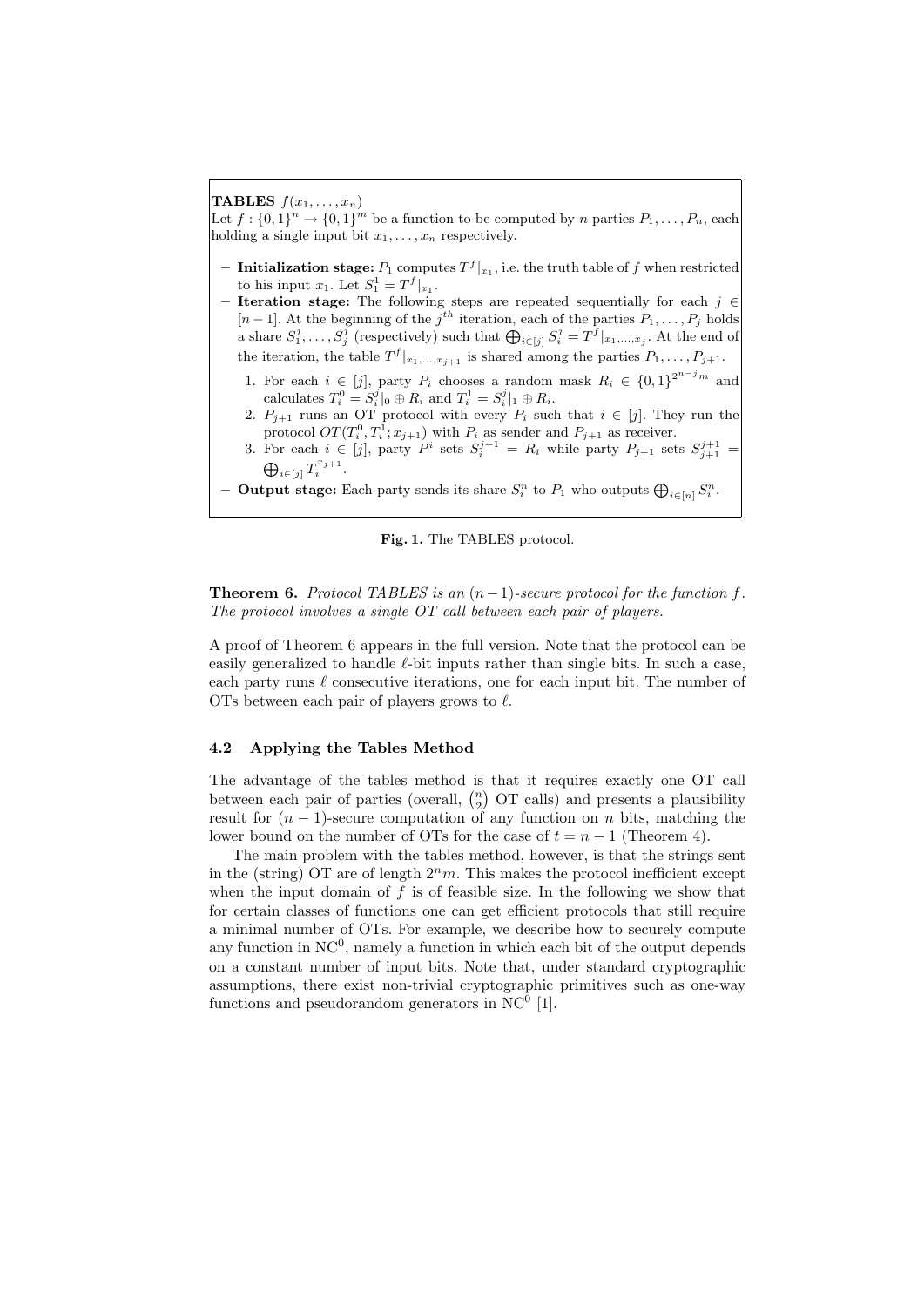**Proposition 7** For every function  $f \in NC^0$  there exists an efficient  $(n-1)$ secure computation protocol using just  $\binom{n}{2}$  OT calls.

**Proof sketch:** For a function  $f: \{0,1\}^n \to \{0,1\}^m$  in NC<sup>0</sup> it is guaranteed that each output bit is a function of  $c = O(1)$  input bits. We call these the c input bits that affect the output bit.

The straightforward protocol runs m separate TABLES protocols, one for each output bit. Since each output bit is affected by only  $c$  parties, then each TABLES protocol can be executed only by the c parties that affect this output, using a table of size  $2<sup>c</sup>$  which is constant. However, if each protocol is run separately then the number of OT calls would grow to  $\binom{c}{2}m$ , which may be bigger than  $\binom{n}{2}$  when m is large. Using a careful scheduling of the TABLES protocols, all OT calls between each pair of parties can be computed using a single OT invocation. (See full version for details.) Thus, the overall number of OTs remains  $\binom{n}{2}$ , matching the lower bound.  $\mathcal{L}$ 

Note that the above mentioned schedule works for every function  $f$  (not necessarily in  $NC<sup>0</sup>$ ). The efficiency though is only guaranteed for limited types of functions. More precisely, efficiency is guaranteed for every function where each output bit is affected only by a *logarithmic* number of input variables.

Extension to bounded degree polynomials. A straightforward extension of the above proposition follows from observing that if the output stage is not executed then the above protocol efficiently computes an additive secret-sharing for each output bit. At the same cost, the parties can get an additive secretsharing of the *sum* of various outputs. This is done simply by each party taking a local sum of the various shares that it holds to create a new share for the sum. This forms an efficient low communication  $(n - 1)$ -secure protocol for all logarithmic degree polynomials whose representation as the sum of monomials has only a *polynomially* many terms.

### 4.3 Oblivious Linear Branching Programs

This section puts forward a generalization of the tables method that extends the class of functions that we can securely compute by an efficient protocol. The class of functions that we deal with is a linear version of oblivious branching programs.

Definition 8 (Oblivious Linear Branching Programs) A linear branching program LBP on an n-bit input is an ordered set of triples  $\{(i_1; M_1^0, M_1^1), \ldots, (i_s;$  $(M_s^0, M_s^1)$  and an initial vector  $v_0 \in \{0, 1\}^{w_0}$ . Each triple contains an index  $i_j \in [n]$  and a pair of boolean  $w_{j-1} \times w_j$  matrices  $M_j^0, M_j^1$  (where  $w_j \ge 1$ ). The size of the program is s and its width w is the maximal  $w_j$  over all  $j \in [s]$ . On input  $x \in \{0,1\}^n$  the output of the program is  $LBP(x) = v_0 M_1^{x_{i_1}} \cdots M_s^{x_{i_s}}$ .

**Theorem 9.** There exists an  $(n-1)$ -secure computation protocol for computing the output of a linear branching program LBP. The protocol makes at most sn OT calls on  $\ell$ -bit strings (where s and  $\ell$  are the size and width of LBP, respectively).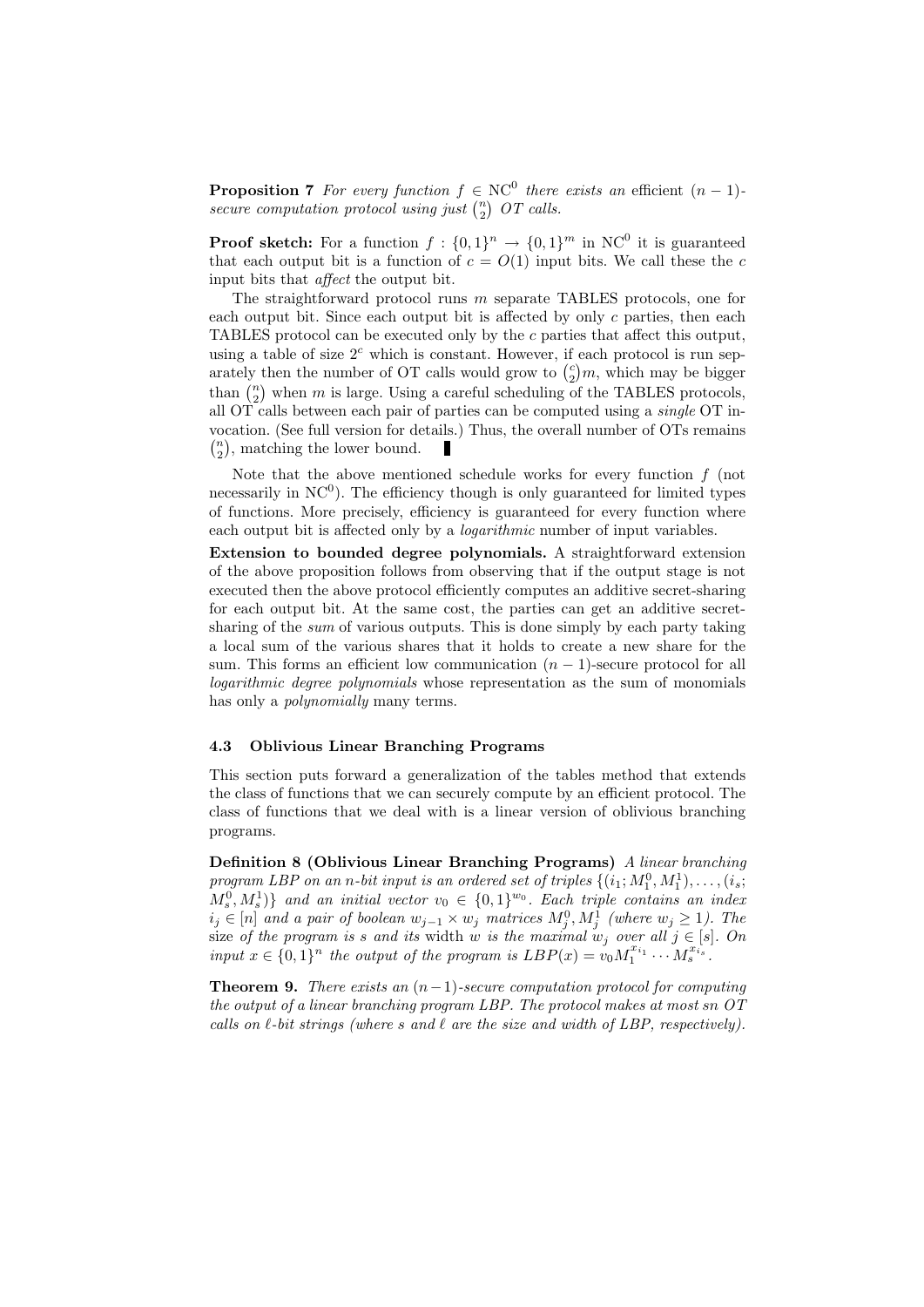The protocol runs along the lines of the TABLES protocol (Figure 1), with the main difference being that at step (1), the  $i^{th}$  party computes  $T_i^0 = S_i^j M_j^0 \oplus$  $R_i$  and  $T_i^1 = S_i^j M_j^1 \oplus R_i$  (rather than  $T_i^0 = S_i^j|_0 \oplus R_i$  and  $T_i^1 = S_i^j|_1 \oplus R_i$ ). The complete protocol appears in the full version.

#### 4.4 Functions Captured by Linear Branching Programs

As mentioned before, the protocol for linear branching programs is a generalization of the tables method. As such, it captures the same applications as the previous method, but it also captures other functions that could not be efficiently computed in the previous method. We highlight some function classes that can be computed using this methodology:

Tables. The LBP model is indeed a generalization as exemplified by the following presentation: consider the initial vector  $v_0$  that is the truth table of the function f. For each iteration, the two matrices  $M_j^0$  and  $M_j^1$  are simply two projection matrices (and hence also linear operations).  $M_j^0$  leaves only the first half of the coordinates while  $M_j^1$  leaves the second half of the coordinates.

Oblivious branching programs. Similar to linear branching programs, oblivious branching programs inquire a single variable at each layer and move to a new state according to its answer. This can be viewed as a layered graph where each node has two outgoing edges labeled 0 and 1 going to the next level. The width of the program is the maximal number of nodes in a layer and the number of layers is the length of the program. The simulation of such a branching program by an LBP looks at the intermediate states as indicator vectors of length  $w$  (all zeros except a single one indicating the current state). The matrix for input 0 has as its  $i^{th}$  row, the indicator vector that the  $i^{th}$  state should move to in case that the input bit is 0 and likewise for the second matrix. Other models of computation or functions that are captured by their view as a branching program include decision trees, oblivious automata and *membership in small* (polynomial size) set.

Oblivious counting branching programs. As in the oblivious branching program case, a non-deterministic branching program allows going from one state to a number of states. A counting branching program outputs the number of accepting paths that a non-deterministic branching program has. Such nondeterminism can easily be incorporated into LBPs by allowing the state vector to vary from an indicator with a single one. The  $i^{th}$  row of the matrix will have a 1 for each possible move from the  $i^{th}$  state to the next level. If the operations are executed over a large enough field, then the intermediate vector holds in each location the number of paths that lead up to this state. Thus, over a large field this implements a counting branching program. If working over the field  $GF(2)$  then this is simply a *parity branching program* that indicates the parity of the number of paths that lead to a state. Unfortunately, the most natural non-deterministic model is not captured by LBPs. This is a non-deterministic procedure that asks whether their exists an accepting path to the program at all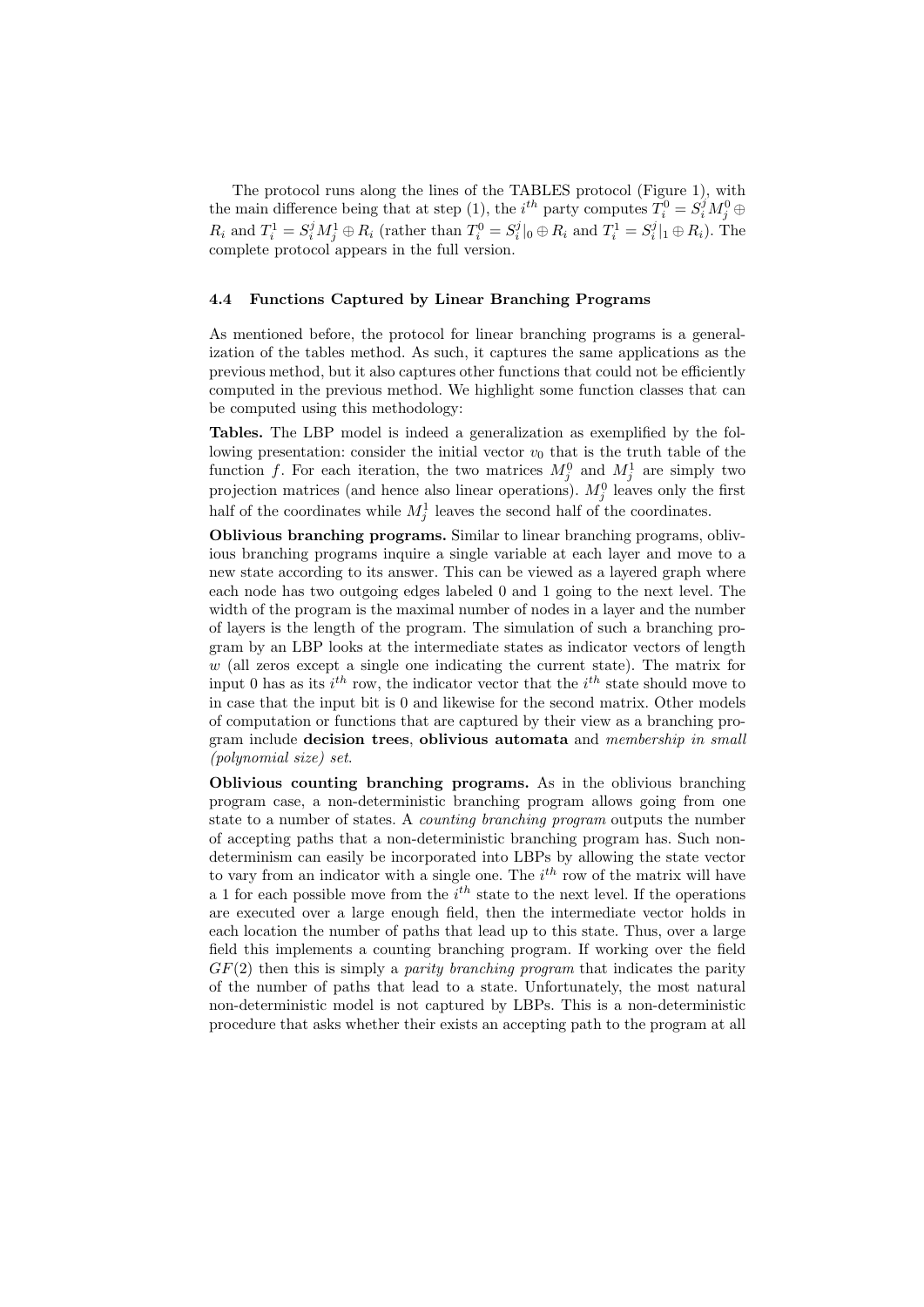(an operation that is no longer a linear one). In Section 5, we present protocols for secure computation for this model.

Sparse Polynomials. LBPs allow for a simple and efficient computation of a monomial over input bits.<sup>7</sup> In addition, an LBP can incorporate in it a number of parallel LBP computations and have the last operation sum their outputs (simply by incorporating this linear operation in the last pair of matrices). Thus LBPs can compute a polynomial as a sum of all of its monomials. For the program to be efficient, the only limitation is that the number of monomials is polynomial. Note that this captures a larger family of functions than in Section 4.2. A closely related question is can one compute a DNF formula using LBPs (DNFs are the OR of monomials rather than their sum). This is a special case of the nondeterministic question addressed in the next section.

## 5 Secure Computation for Non-Deterministic LBP

In this section we suggest a method of securely computing a nondeterministic (or existential) linear branching program. As opposed to counting branching programs that give the sum of the number of solutions (and are easy to compute by LBPs), asking whether or not the exists a solution is a non-linear operation and therefore is not captured by the general framework. A good example is the computation of DNF formulas. Like sparse polynomials these are a polynomial size collection of monomials over  $n$  input bits but the question is whether  $x$ satisfies at least one of the monomials (rather than their sum). The problem arises from the fact that the OR operation is not a linear one and hence it is not captured by the LBP model. A natural approach is to first compute the sum of the monomials over a large enough field (to avoid a wraparound), and then check whether this sum is zero or not. However, revealing the sum is not a good solution as it leaks more information on the inputs than the desired output (it differentiates, for instance, whether there was a single satisfied monomial or many of them).

We propose a generic method that securely computes the existential analogue of any counting LBP. The method is secure against adversaries that can corrupt up to  $t \leq n - \Omega(k)$  where k is the security parameter, and adds a statistical error of at most  $2^{-k}$ . For simplicity we state and prove the theorem formally for limited LBPs where each party has a single input bit and note that as in the previous sections, this protocol may be generalized to more complex LBPs, at the price of additional OT invocations.

**Theorem 10.** Let L be a LBP of length n computing a function  $f: \{0,1\}^n \to$  $\mathbb{Z}_p$  where p is a  $(k/2)$ -bit prime and k is the security parameter. Then there exists an efficient n-party statistically t-secure protocol with  $t = n - O(k)$  for the predicate g defined as:

$$
g(x) = \begin{cases} 0, f(x) = 0; \\ 1, \text{ otherwise.} \end{cases}
$$

 $7$  For example, an LBP for the AND function over  $n$  bits simply uses vectors and matrices of dimension 1 and takes  $v_0 = (0)$  and the i<sup>th</sup> triplet is  $(i, 0, 1)$ .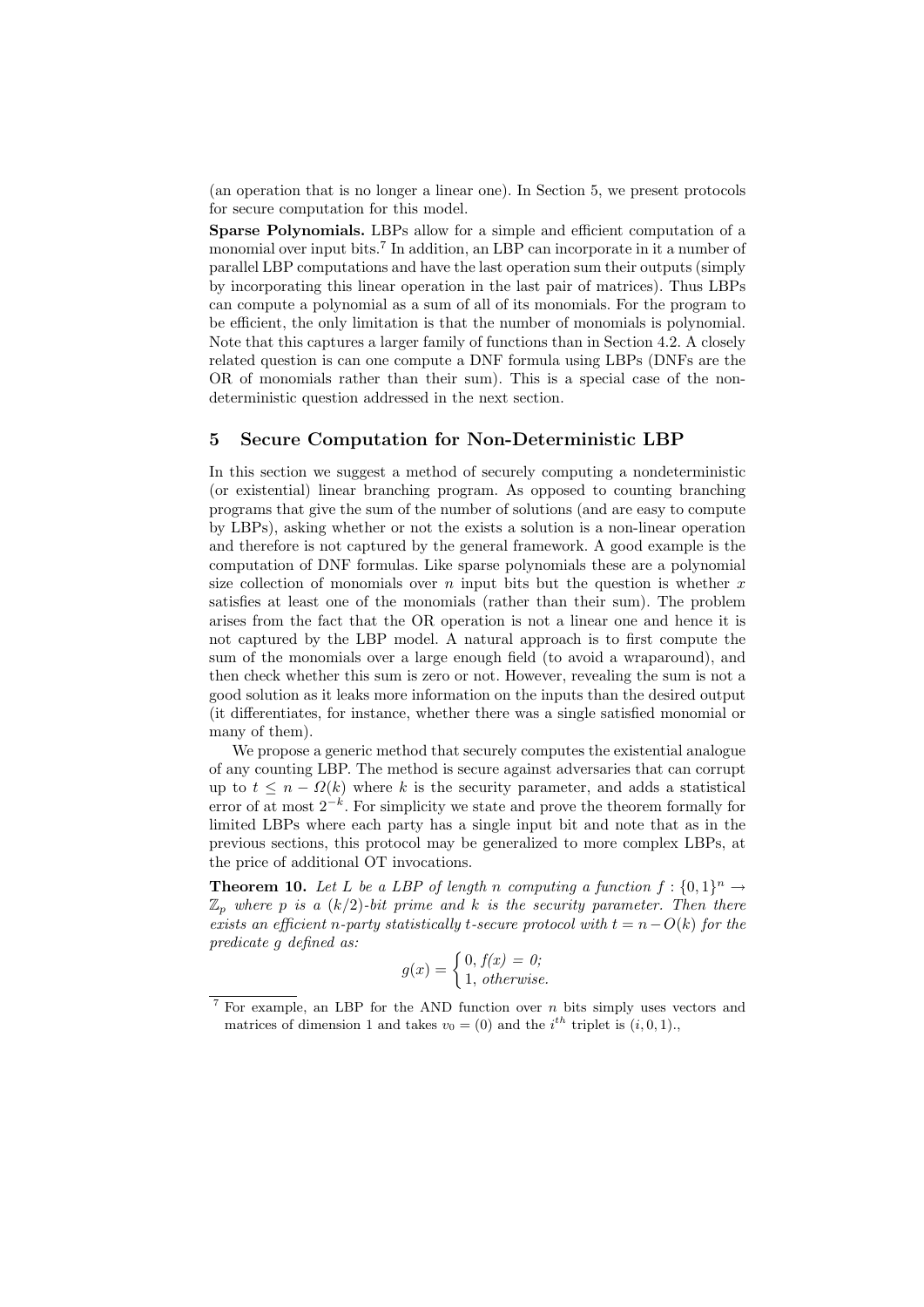The protocol requires  $4\binom{n}{2}$  OT calls.

**Proof:** The basic idea is to add a randomization stage in each of the iterations of the secure computation protocol for  $L$ . This randomization should give an output with the following properties: The output should be uniformly distributed over the domain if  $f(x) \neq 0$  but should always be 0 if  $f(x) = 0$ . Therefore, if the output is not 0 then we know for sure that  $f(x) \neq 0$  but learn nothing else about  $f(x)$ . If the output is 0, then it is most likely that  $f(x) = 0$ . An error only happens if the uniformly distributed output happened to hit 0 which happens with probability that is inverse of the domain size (we will choose the domain to be of size  $2^k$ ).

Cayley expanders and a matrix representation. For the randomization steps we use a constant degree *Cayley expander graph* with a specific structure. A Cayley graph is described over a multiplicative group by a small set of generators  ${G_1, \ldots, G_d}$ . For each element (vertex) v in the group, its neighbors are  ${G_1 \cdot G_2}$  $v, \ldots, G_d \cdot v$ . We can use any expander graph with a constant degree such that its generators can be represented as *affine transformation* over  $\mathbb{Z}_p^m$ . In particular we can use the expander graph of Margulis [36] and Gaber and Galil [20]. This is an expander over  $\mathbb{Z}_N \times \mathbb{Z}_N$  for some integer N, and we take N to be a prime p in the order of  $2^{k/2}$ . The expander has degree 8 and as we required can be presented by 8 affine transformations.

For simplicity we will describe the construction over  $\mathbb{Z}_p^2$  (as in the Margulis graph) although this can be generalized. Suppose that each step is an affine transformation, e.g. a step moves from vertex  $v \in \mathbb{Z}_p^2$  to the vector  $Av + e$  where  $A \in [\mathbb{Z}]_{2,2}$  is a  $2 \times 2$  matrix and  $e \in \mathbb{Z}_p^2$  is a vector. For each such generator we define the corresponding  $3 \times 3$  matrix  $G \in [\mathbb{Z}]_{3,3}$  as:

$$
G = \begin{pmatrix} a_{11} & a_{12} & e_1 \\ a_{21} & a_{22} & e_2 \\ 0 & 0 & 1 \end{pmatrix}
$$

Notice that multiplying the vector  $v = (v_1, v_2, 1)$  by G simply amounts to a step in the expander from vertex  $(v_1, v_2)$  with the third coordinate remaining 1. If  $A_1, \ldots, A_n$  denotes a series of steps where each  $A_i \in \{G_1, \ldots, G_d\}$  and let  $v = (0, 0, 1)$  then  $A_n A_{n-1} \dots A_1 v$  stands for a random walk starting at vertex  $(0, 0)$  and the first 2 coordinates of the output hold the end vertex of the walk. On the other hand,  $A_nA_{n-1} \ldots A_1\overline{0}$  simply equals  $\overline{0}$  (where  $\overline{0}$  stands for the vector  $(0, 0, 0)$ .

The randomization technique. Basically, each party in its turn will contribute a random step  $A_i$  in the expander. Our goal is that at the end of the execution the output will be the multiplication  $A_n \dots A_1 v$  where v is the vector  $(0, 0, f(x))$ . Hence, if  $f(x) = 0$  the output will simply be  $\overline{0}$ . On the other hand if  $f(x) \neq 0$  then the output represents the end of a random walk starting at  $(0, 0)$ . We use the following result of Kamp and Zuckerman [32], which states that an adversary that does not know  $\Omega(k)$  of the n expander steps has essentially no knowledge about the outcome of the random walk. The precise statement is that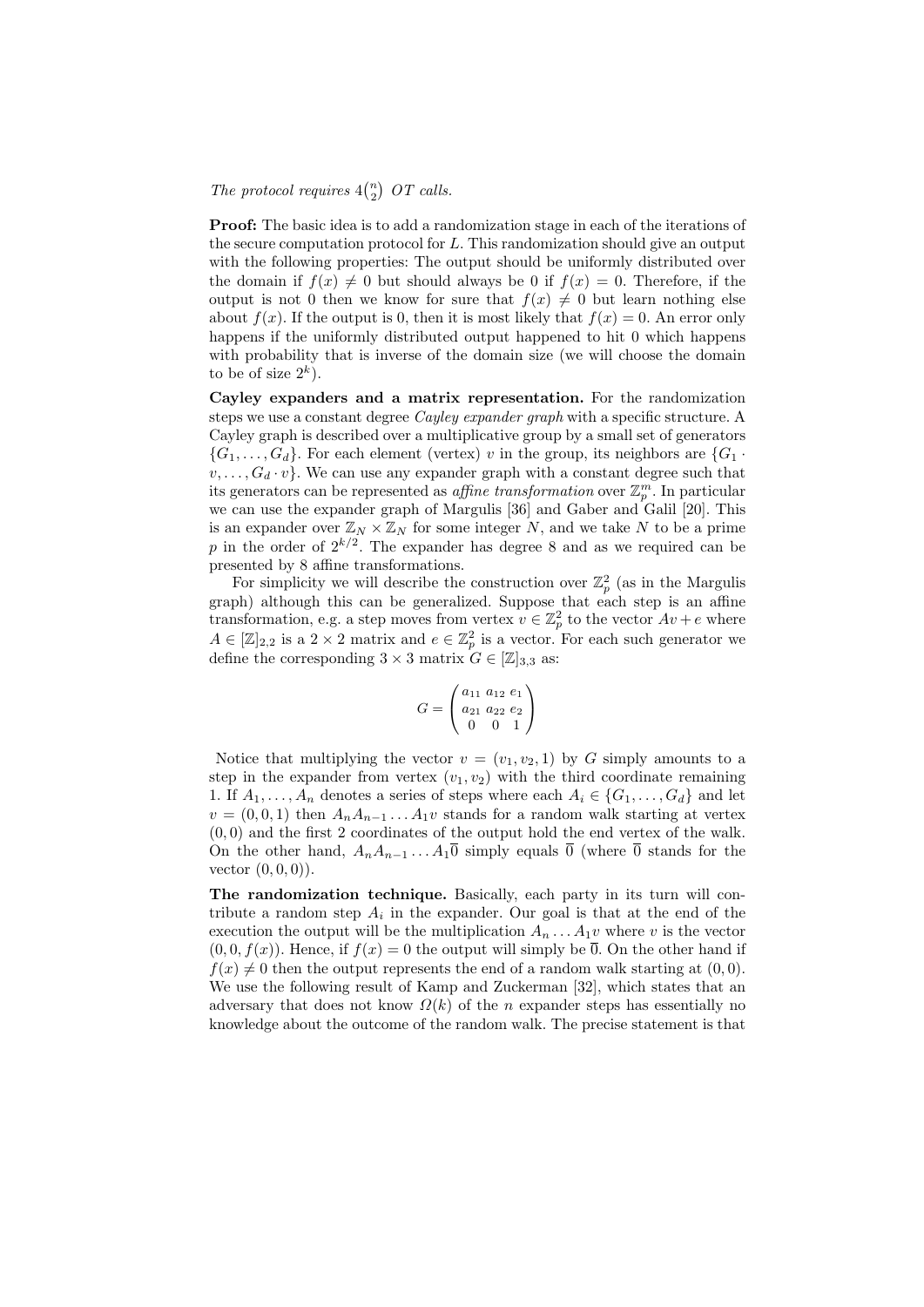a random walk on a good expander (where each step is represented by a single symbol) is an extractor for a symbol fixing source.<sup>8</sup>

Theorem 11 (adapted from Kamp and Zuckerman [32], Theorem 3.1). Let  $a_1, \ldots, a_n$  be a series of steps on an expander of degree d, size  $d^m$  and second eigenvalue  $\lambda \leq d^{-\alpha}$  and let t be such that  $n-t \geq \frac{1}{2\alpha} \left( m + \frac{2}{\log d} \log \frac{1}{2\varepsilon} \right)$ . Then conditioned on the view of an adversary that observes at most t elements in the series, the output of the walk is  $\varepsilon$ -close to uniform.

In our application the graph has parameters  $d = 8$ ,  $\alpha \approx 0.06$  (due to [20]) and the graph is of size  $2^k$ , thus  $m = k/3$ . When choosing  $\varepsilon = 2^{-k}$  the requirement in the Theorem translates to  $n - t \geq \Omega(k)$ .

**Corollary 12** Let  $A_1, \ldots, A_n$  be a sequence of randomly chosen generator matrices for a good expander graph (e.g. the Margulis graph) with vertex set  $\mathbb{Z}_p^2$ (for prime p in the order of  $2^k/2$ ). Let  $v = (0,0,c)$  for  $c \neq 0$  and denote  $u = A_n \dots A_1 v$ . Then conditioned on the view of an adversary that observes at most  $t = n - \Omega(k)$  of the sequence the pair  $(u_1, u_2)$  is  $2^{-k}$ -close to the uniform distribution on  $\mathbb{Z}_p^2$ .

Proof: (of Corollary 12) The corollary follows directly from Theorem 11 in the case that  $c = 1$ . It is left to show that it also holds for any  $c \neq 0$ . This can be seen by breaking the vector v into the sum of c vectors of the type  $(0, 0, 1)$ . For each of the c vectors the random walk gives an almost uniform distribution. When summing up we have a uniform distribution multiplied by c. Since we are working in  $\mathbb{Z}_p$  then multiplication amounts to a permutation on the elements of  $\mathbb{Z}_p$  and the output remains close to uniform. Note that this is the only place where we require that  $p$  is prime. a ka

The actual protocol. The protocol is the same protocol as the general one for computing LBPs only at each iteration, the acting party (that redistributes the shares) chooses a random step in the extractor. The matrix operations of the LBP will always be multiplied from the right, while the random steps of the expander will be multiplied from the left. Technically, the following changes are applied:

- Instead of starting with the vector  $v_0$  of length  $w_0$ , the protocol starts with a matrix  $B_0$  of 3 vectors  $(B_0 \in [\mathbb{Z}_p]_{3,w_0})$ . The first two rows of  $B_0$  are all zero vectors and the third is the vector  $v_0$ . Accordingly, the protocol runs throughout with 3 row matrices rather than single row vectors.
- At step (1) of the iteration stage, rather than computing two values, party  $P_i$  computes 2d values, two for each generator of the expander. They are for each  $\tau \in [d]$ :  $T_i^{0\tau} = G_\tau S_i^j M_j^0 \oplus R_i$  and  $T_i^{1\tau} = G_\tau S_i^j M_j^1 \oplus R_i$ .
- At step (2) of the iteration, the acting party  $P_i$  chooses a random  $\tau \in [d]$ and runs a  $\binom{2d}{1}$ -OT protocol with each party according to his input  $x_j$  and  $\tau$ . Such a protocol requires  $\log d + 1$  OT calls.

 $8$  A symbol fixing source is a randomness source for which t of n symbols are fixed while the rest are uniformly distributed.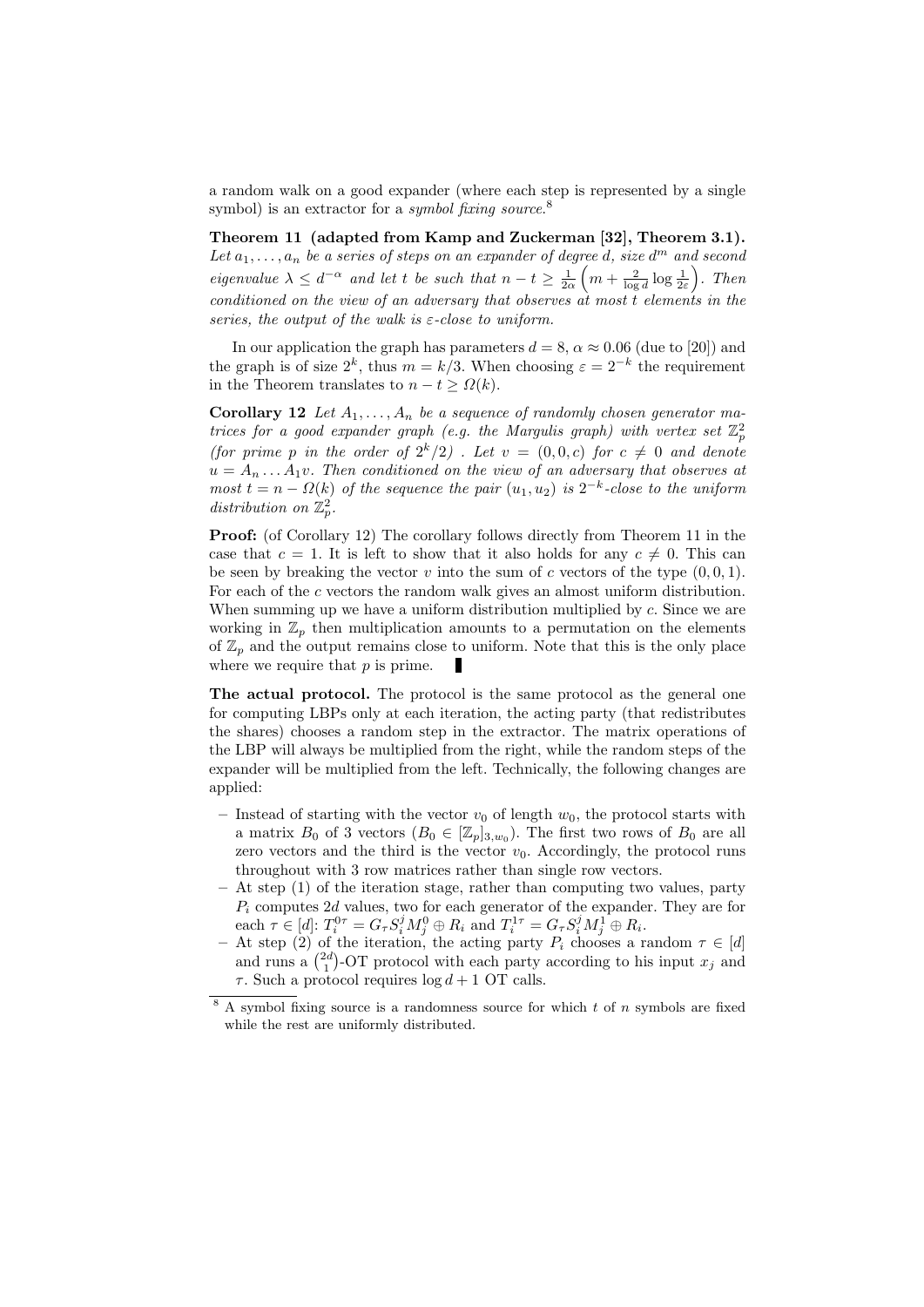$-$  At the output step, all parties send the *first two* rows of their shares (but not the third row!) to the designated party  $P_1$ . This party calculates the sum and outputs 0 if the sum was  $(0, 0)$  and 1 otherwise.

The correctness and security of the overall protocol follows since the modified LBP protocol forms a  $n-1$ -secure computation for a sharing of the following vector

$$
u=A_n\ldots A_1B_0M_1^{x_{i_1}}\ldots M_n^{x_{i_n}}
$$

In addition,  $B_0 M_1^{x_{i_1}} \dots M_n^{x_{i_n}}$  is simply the vector  $(0,0,f(x))$ . Therefore, combined with corollary 12, we get that if  $P_1$  outputs the correct value (up to an error probability of at most  $1/p^2 \leq 2^{-k}$ ). Moreover, if  $f(x) \neq 0$  then an adversary that corrupts up to t parties (including  $P_1$ ) sees a value that is statistically close to uniform, hence leaking no additional information on  $f(x)$  or x. This concludes the proof of Theorem 10.

Acknowledgements. We thank Ronen Shaltiel for pointers on constructions of dispersers.

# References

- 1. B. Applebaum, Y. Ishai, and E. Kushilevitz. Cryptography in NC<sup>0</sup>. In 45th FOCS, pages 166–175, 2004.
- 2. O. Barkol and Y. Ishai. Secure computation of constant-depth circuits with applications to database search problems. In CRYPTO, pages 395–411, 2005.
- 3. D. Beaver. Precomputing oblivious transfer. In CRYPTO, pages 97–109, 1995.
- 4. D. Beaver. Correlated pseudorandomness and the complexity of private computations. In 28th STOC, pages 479–488, 1996.
- 5. A. Beimel and T. Malkin. A quantitative approach to reductions in secure computation. In TCC 04', pages 238–257, 2004.
- 6. A. Beimel, T. Malkin, and S. Micali. The all-or-nothing nature of two-party secure computation. In CRYPTO '99, LNCS, volume 1666, pages 80–97. Springer, 1999.
- 7. M. BenOr, S. Goldwasser, and A. Wigderson. Completeness theorems for noncryptographic fault-tolerant distributed computation. In 20th STOC, pages 1–10, 1988.
- 8. P. Berman, J. Garay, and K. Perry. Bit optimal distributed consensus. In Computer Science Research, pages 313–32. Plenum Publishing Corporation, 1992.
- 9. G. Bracha. An  $o(\log n)$  expected rounds randomized byzantine generals protocol. Journal of the ACM, 34(4):910–920, 1987.
- 10. R. Canetti. Security and composition of multiparty cryptographic protocols. Journal of Cryptology, 13(1):143–202, 2000.
- 11. D. Chaum, C. Crépeau, and I. Damgård. Multiparty unconditionally secure protocols. In 20th STOC, pages 11–19, 1988.
- 12. B. Coan and J. Welch. Modular construction of a byzantine agreement protocol with optimal message bit complexity. *Information and Computation*, 97(1), 1992.
- 13. C. Crépeau and J. Kilian. Achieving oblivious transfer using weakened security assumptions. In 29th FOCS, pages 42–52, 1988.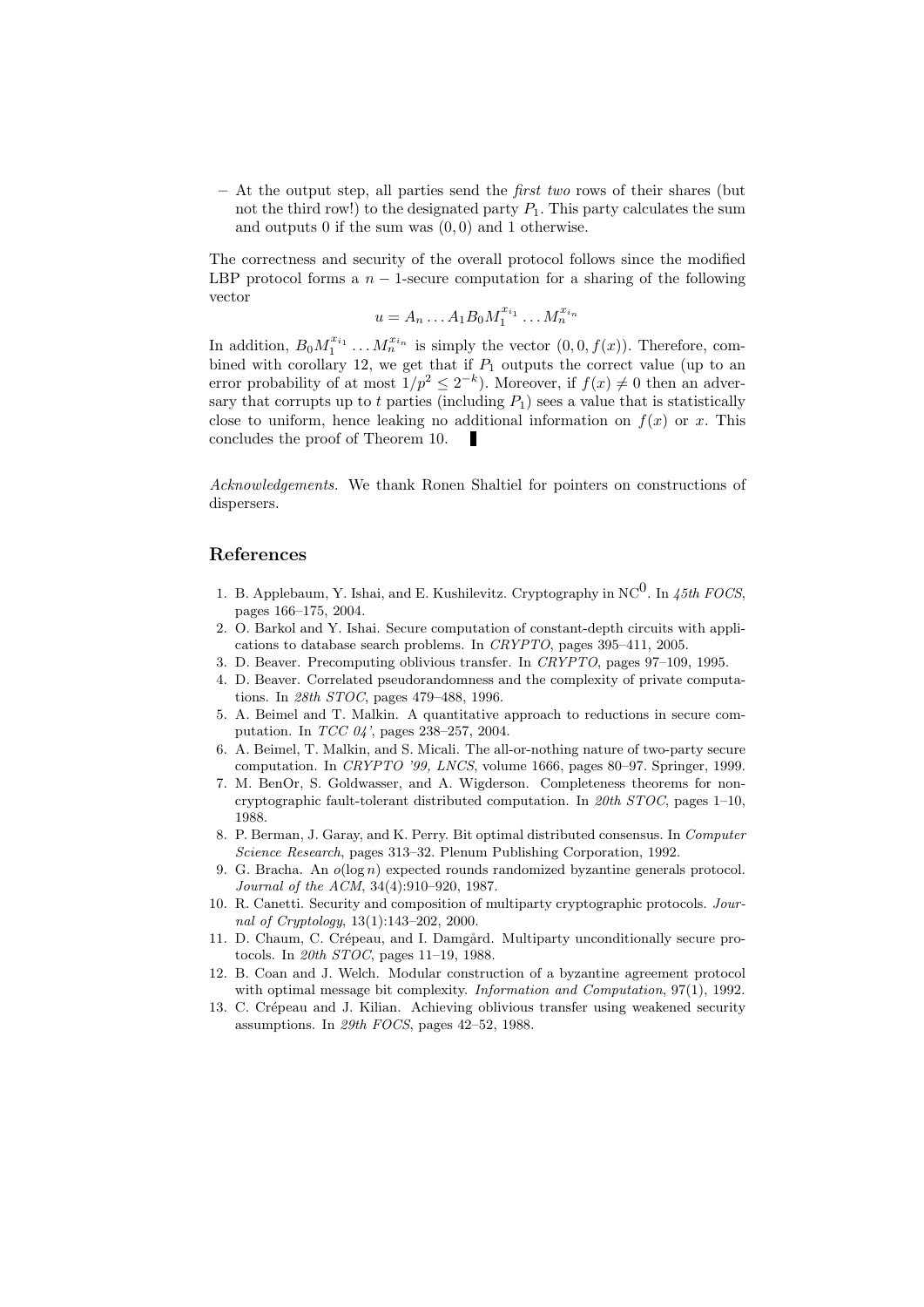- 14. I. Damgård, J. Kilian, and L. Salvail. On the (im)possibility of basing oblivious transfer and bit commitment on weakened security assumptions. In Eurocrypt '99, LNCS, volume 1592, pages 56–73. Springer, 1999.
- 15. Y. Dodis and S. Micali. Lower bounds for oblivious transfer reductions. In Eurocrypt '99, LNCS, volume 1592, pages 42–55. Springer, 1999.
- 16. P. Erdos and M. Simonovits. A limit theorem in graph theory. Stud. Sci. Math. Hung., 1:51–57, 1966.
- 17. S. Even, O. Goldreich, and A. Lempel. A randomized protocol for signing contracts. Communications of the ACM, 28(6):637–647, 1985.
- 18. M. Fitzi, M. Franklin, J. Garay, and H. Vardhan. Towards optimal and efficient perfectly secure message transmission. In TCC 07', pages 311–322, 2007.
- 19. M. Franklin and S. Haber. Joint encryption and message-efficient secure computation. J. Cryptology, 9(4):217–232, 1996.
- 20. O. Gabber and Z. Galil. Explicit constructions of linear-sized superconcentrators. JCSS, 22(3):407–420, 1981.
- 21. O. Goldreich. Foundations of Cryptography Volume 2. Cambridge University Press, 2004.
- 22. O. Goldreich, S. Micali, and A. Wigderson. How to play any mental game a completeness theorem for protocols with honest majority. In 19th STOC, pages 218–229, 1987.
- 23. O. Goldreich, S. Micali, and A. Wigderson. Proofs that yield nothing but their validity, or all languages in NP have zero-knowledge proof systems. Journal of the ACM, 38(1):691–729, 1991.
- 24. O. Goldreich and R. Vainish. How to solve any protocol problem an efficiency improvement. In CRYPTO '87, LNCS, volume 293, pages 73–86. Springer, 1987.
- 25. O. Goldreich and A. Wigderson. Tiny families of functions with random properties: A quality-size trade-off for hashing. Rand. Structs. and Algs., 11(4):315–343, 1997.
- 26. R. Gradwohl, G. Kindler, O. Reingold, and A. Ta-Shma. On the error parameter of dispersers. In APPROX-RANDOM, pages 294–305, 2005.
- 27. D. Harnik, J. Kilian, M. Naor, O. Reingold, and A. Rosen. On tolerant combiners for oblivious transfer and other primitives. In EUROCRYPT ' 2005, LNCS, volume 3494, pages 96–113. Springer, 2005.
- 28. D. Harnik, M. Naor, O. Reingold, and A. Rosen. Completeness in two-party secure computation - a computational view. In 36th STOC, pages 252–261, 2004.
- 29. M. Hirt and U. Maurer. Player simulation and general adversary structures in perfect multiparty computation. Journal of Cryptology, 13(1):31–60, 2000.
- 30. R. Impagliazzo and S. Rudich. Limits on the provable consequences of one-way permutations. In 21st STOC, pages 44–61, 1989.
- 31. Y. Ishai, J. Kilian, K. Nissim, and E. Petrank. Extending oblivious transfers efficiently. In CRYPTO '03, LNCS, volume 2729, pages 145–161. Springer, 2003.
- 32. J. Kamp and D. Zuckerman. Deterministic extractors for bit-fixing sources and exposure-resilient cryptography. In  $44th$  FOCS, pages 92–101, 2003.
- 33. J. Kilian. Founding cryptography on oblivious transfer. In 20th STOC, pages 20–31, 1988.
- 34. J. Kilian. A general completeness theorem for two-party games. In 23rd STOC, pages 553–560, 1991.
- 35. V. King, J. Saia, V. Sanwalani, and E. Vee. Towards secure and scalable computation in peer-to-peer networks. In 47th FOCS, pages 87–98, 2006.
- 36. G. Margulis. Explicit constructions of concentrators. Problemy peredaci informacii, 9(4):71–80, 1973.